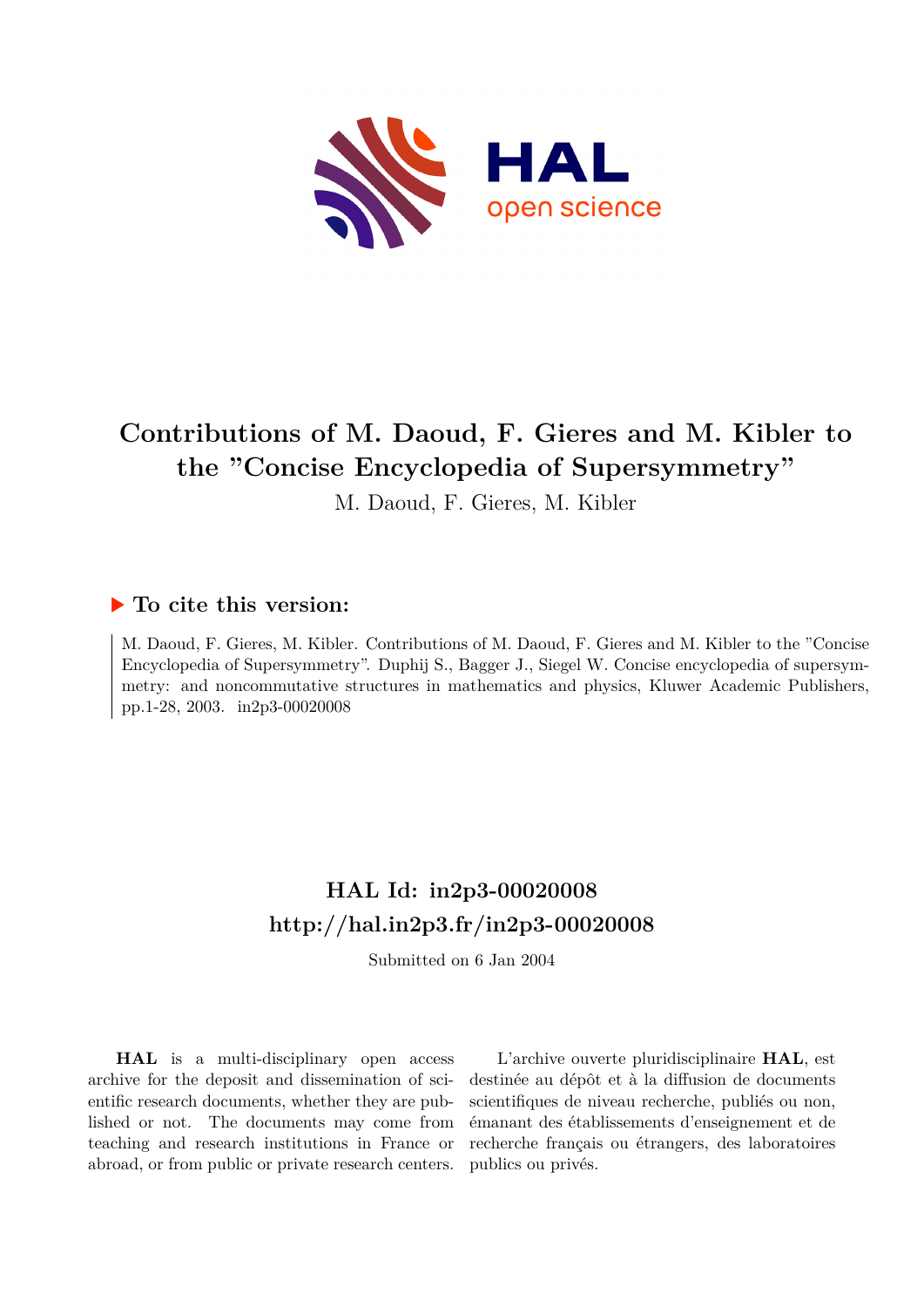# Contributions of

# M. Daoud<sup>\*</sup>, F. Gieres<sup>\*\*</sup> and M. Kibler<sup>\*\*</sup>

# to the

# "Concise Encyclopedia of Supersymmetry"

## Eds.: J. Bagger, S. Duplij and W. Siegel Kluwer Academic Publishers, 2003

\*Laboratoire de Physique de la Matière Condensée, Faculté des Sciences Universit´e Ibn Zohr, BP 28/S, Agadir (Morocco)

∗∗Institut de Physique Nucléaire de Lyon, IN2P3-CNRS et Université Claude Bernard 43, boulevard du 11 Novembre 1918, F-69622 Villeurbanne Cedex (France)

#### Abstract

The present paper gathers our contributions to the supersymmetry encyclopedia edited by J. Bagger, S. Duplij and W. Siegel. The first part (by M. Daoud and M. Kibler) deals with the concept of k-fermions, i.e., objects interpolating between bosons and fermions. The second part (by F. Gieres) is devoted to geometric structures on two-dimensional surfaces, as appearing for instance in conformal models underlying (super) string theory as well as in integrable field theories.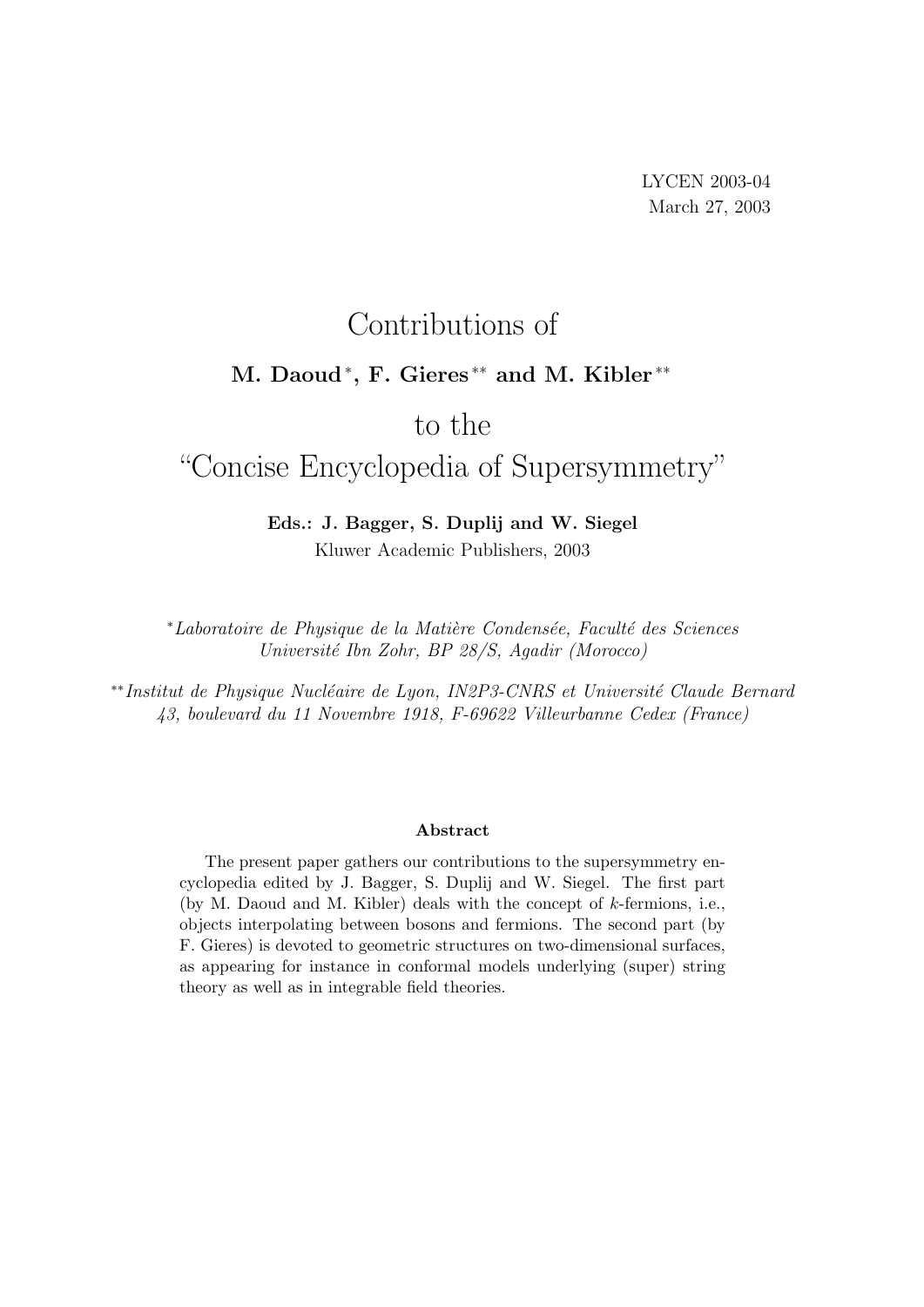# Contents

| $\mathbf{1}$   |     | ON FRACTIONAL SUPERSYMMETRIC QUANTUM ME-                          |                |
|----------------|-----|-------------------------------------------------------------------|----------------|
|                |     | <b>CHANICS</b>                                                    | 1              |
|                | 1.1 |                                                                   |                |
|                | 12  | $k$ -FERMIONIC COHERENT STATE 5                                   |                |
|                | 1.3 | FRACTIONAL SUPERCOHERENT STATE                                    | $\overline{5}$ |
|                | 1.4 | ON THE FRACTIONAL SUPERSYMMETRIC OSCILLATOR . $\;$                | 6              |
|                | 1.5 | SOME ADDITIONAL REFERENCES $\ldots \ldots \ldots \ldots \ldots$ 7 |                |
| $\overline{2}$ |     | <b>RIEMANN SURFACES</b>                                           | 10             |
|                | 2.1 |                                                                   | 10             |
|                | 2.2 | DERIVATIVES AND CONNECTIONS                                       | 11             |
|                | 2.3 |                                                                   | 13             |
|                | 2.4 |                                                                   | 13             |
|                | 2.5 |                                                                   | 16             |
|                | 2.6 | BIBLIOGRAPHY                                                      | 17             |
| 3              |     | <b>SUPER RIEMANN SURFACES</b>                                     | 18             |
|                | 3.1 | SUPER BELTRAMI DIFFERENTIALS                                      | 18             |
|                | 3.2 | SUPER DERIVATIVES AND CONNECTIONS $\ldots \ldots \ldots$          | 20             |
|                | 3.3 | SUPERPROJECTIVE STRUCTURES                                        | 21             |
|                | 3.4 | SUPERCOVARIANT OPERATORS                                          | 22             |
|                | 3.5 |                                                                   | 23             |
|                | 3.6 |                                                                   | 24             |
|                | 3.7 |                                                                   | 25             |
|                | 3.8 | BIBLIOGRAPHY                                                      | 26             |
|                |     |                                                                   |                |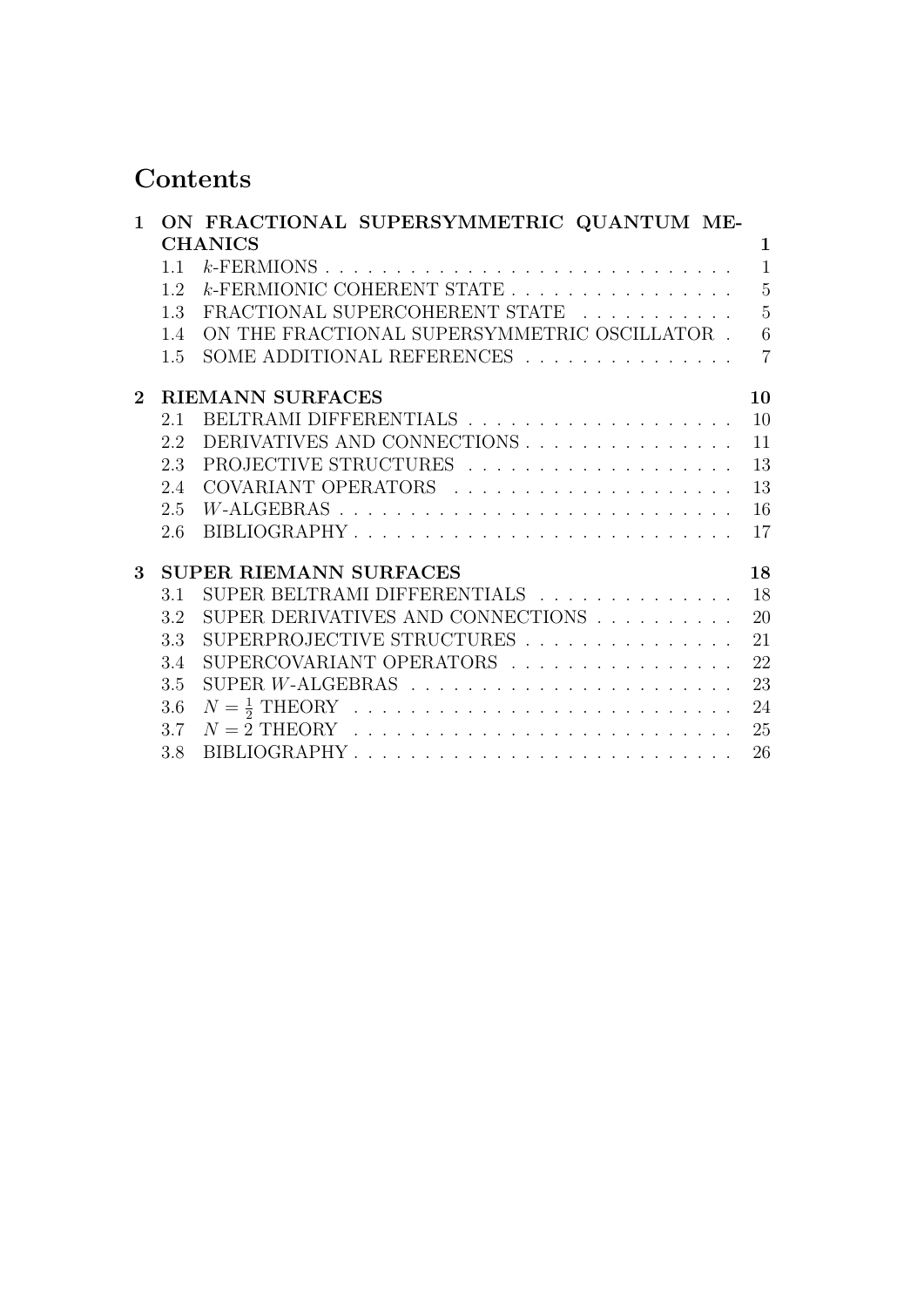# 1 ON FRACTIONAL SUPERSYMMETRIC QUANTUM MECHANICS

#### 1.1 k-FERMIONS

k-FERMIONS, a set of objects interpolating between fermions and bosons. A k-fermionic algebra  $F_k$  is spanned by five operators  $f_-, f_+, f_+^+, f_-^+$  and N through the following relations: (i) The  $(f_-, f_+, N)$  relations  $f_-f_+ - qf_+f_- = 1$ ,  $(f_-)^k =$  $(f_{+})^{k} = 0$ ,  $Nf_{-} - f_{-}N = -f_{-}$  and  $Nf_{+} - f_{+}N = f_{+}$  correspond to a q-uon algebra. (ii) The  $(f_+^+, f_-^+, N)$  relations  $f_+^+ f_-^+ - \bar{q} f_-^+ f_+^+ = 1, (f_+^+)^k = (f_-^+)^k = 0,$  $Nf_{+}^{+}-f_{+}^{+}N=-f_{+}^{+}$  and  $Nf_{-}^{+}-f_{-}^{+}N=f_{-}^{+}$  correspond to a  $\bar{q}$ -uon algebra. (iii) The  $(f_-, f_+, f_+^+, f_-^+)$  relations  $f_- f_+^+ - q^{-\frac{1}{2}} f_+^+ f_- = 0$  and  $f_+ f_-^+ - q^{+\frac{1}{2}} f_-^+ f_+ = 0$ reflect the fact that the  $q$ -uon and  $\bar{q}$ -uon algebras do not commute. The number  $q := \exp(2\pi i/k)$ , with  $k \in \mathbb{N} \setminus \{0, 1\}$ , is a root of unity and  $\bar{q}$  denotes the complex conjugate of q. The couple  $(f_-, f_+^+)$  of annihilation operators is connected to the couple  $(f_+, f_-^+)$  of creation operators via the Hermitean conjugation relations  $f_{+}^{+} = (f_{+})^{\dagger}$  and  $f_{-}^{+} = (f_{-})^{\dagger}$ ; furthermore, N is an Hermitean operator. The case  $k = 2$  corresponds to ordinary fermions and the case  $k \to \infty$  to ordinary bosons. In the two latter cases, one can take  $f_-\equiv f_+^+$  and  $f_+\equiv f_-^+$ . In the other cases, the consideration of the two couples  $(f_-, f_+^+)$  and  $(f_+, f_-^+)$  is necessary. In the case where k is arbitrary, one speaks of  $k$ -fermions. Obviously, the  $k$ -fermions share some common properties with anyons although they are not restricted to live in a two-dimensional space.

A k-dimensional linear representation of the algebra  $F_k$ , on a k-dimensional Hilbert space spanned by the orthonormal set  $\{|n\rangle : n = 0, 1, \dots, k-1\}$ , is easily obtained from

$$
f_{-}|n\rangle = \left(\left[n+s-\frac{1}{2}\right]_{q}\right)^{\frac{1}{2}}|n-1\rangle \quad \text{with} \quad f_{-}|0\rangle = 0\tag{1}
$$

$$
f_{+}|n\rangle = \left(\left[n+s+\frac{1}{2}\right]_{q}\right)^{\frac{1}{2}}|n+1\rangle \quad \text{with} \quad f_{+}|k-1\rangle = 0\tag{2}
$$

$$
f_{+}^{+}|n\rangle = \left(\left[n+s-\frac{1}{2}\right]_{\bar{q}}\right)^{\frac{1}{2}}|n-1\rangle \quad \text{with} \quad f_{+}^{+}|0\rangle = 0\tag{3}
$$

$$
f_{-}^{+}|n\rangle = \left(\left[n+s+\frac{1}{2}\right]_{\bar{q}}\right)^{\frac{1}{2}}|n+1\rangle \quad \text{with} \quad f_{-}^{+}|k-1\rangle = 0\tag{4}
$$

and  $N|n\rangle = n|n\rangle$ . Here,  $s := 1/2$  and  $[x]_p := (1 - p^x)/(1 - p)$ , for  $x \in \mathbb{R}$ , where  $p = q, \bar{q}$ ; in the following, the factorial  $[n]_p!$  is defined by  $[n]_p! := [1]_p[2]_p \cdots [n]_p$ for  $n \in \mathbb{N}^*$  and  $[0]_p! := 1$  with  $p = q, \bar{q}$ .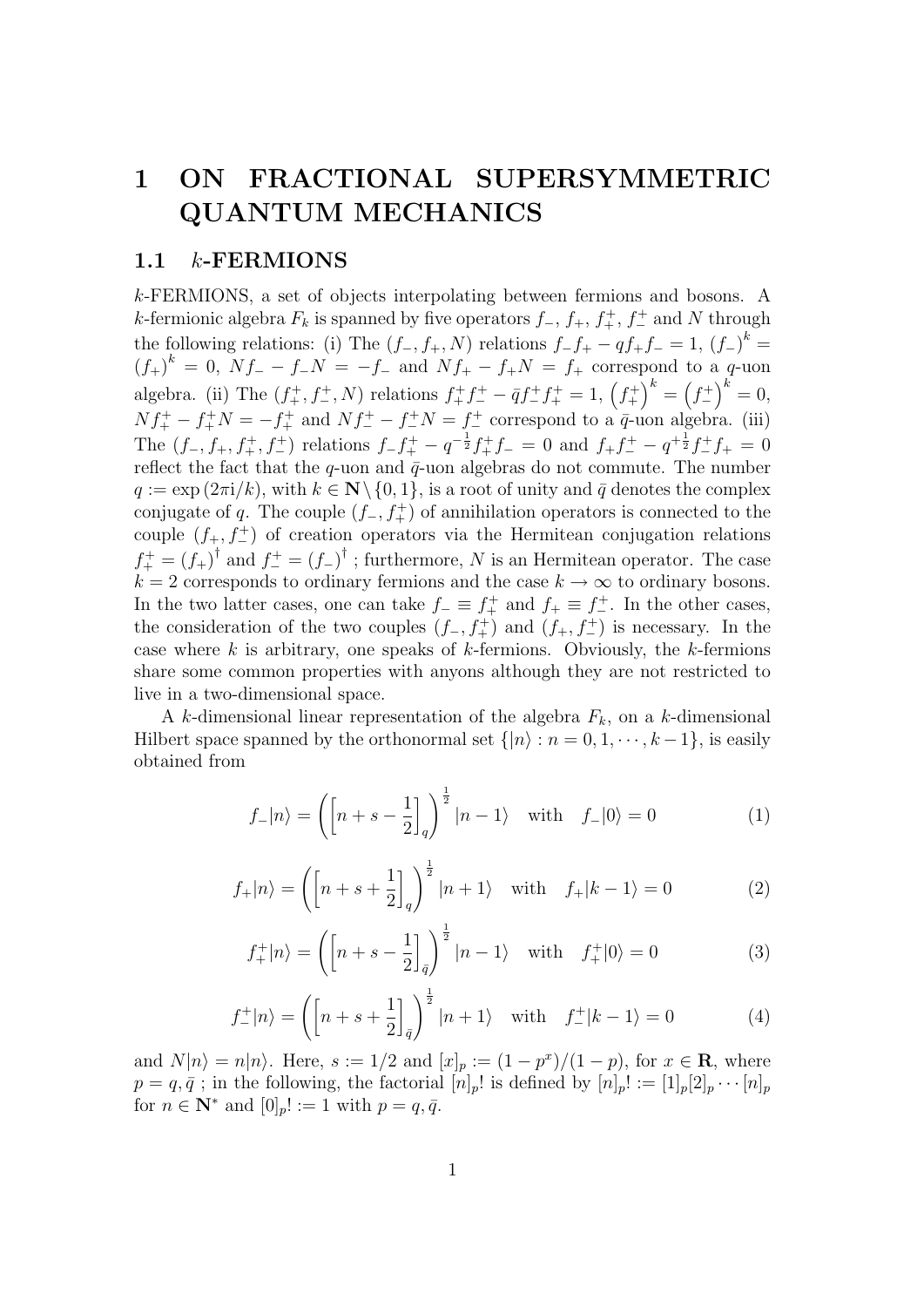It is possible to find a realization of the operators  $f_-, f_+, f_+^+$  and  $f_-^+$  in Eqs. (1)-(4) in terms of Grassmann variables  $(\theta, \bar{\theta})$  and their q- and  $\bar{q}$ -derivatives  $(\partial_{\theta}, \partial_{\bar{\theta}})$ . The Grassmann variables  $\theta$  and  $\bar{\theta}$  are such that  $\theta^k = \bar{\theta}^k = 0$ . The sets  $\{1, \theta, \dots, \theta^{k-1}\}\$ and  $\{1, \bar{\theta}, \dots, \bar{\theta}^{k-1}\}\$ span two isomorphic Grassmann algebras. The  $q$ - and  $\bar{q}$ -derivatives are defined by

$$
\partial_{\theta} f(\theta) := \frac{f(q\theta) - f(\theta)}{(q-1)\theta}, \quad \partial_{\bar{\theta}} g(\bar{\theta}) := \frac{g(\bar{q}\bar{\theta}) - g(\bar{\theta})}{(\bar{q}-1)\bar{\theta}} \tag{5}
$$

Therefore, by taking the Grassmanian realization  $f_+ = \theta$ ,  $f_- = \partial_{\theta}$ ,  $f_+^+ = \bar{\theta}$  and  $f_+^+ = \partial_{\bar{\theta}},$  one has  $\partial_{\theta}\theta - q\theta\partial_{\theta} = 1$ ,  $(\partial_{\theta})^k = \theta^k = 0$ ,  $\partial_{\bar{\theta}}\bar{\theta} - \bar{q}\bar{\theta}\partial_{\bar{\theta}} = 1$ ,  $(\partial_{\bar{\theta}})^k = \bar{\theta}^k = 0$ ,  $\partial_{\theta}\partial_{\bar{\theta}}-q^{-\frac{1}{2}}\partial_{\bar{\theta}}\partial_{\theta}=0$  and  $\theta\bar{\theta}-q^{+\frac{1}{2}}\bar{\theta}\theta=0$ , modulo Eq. (5). Following Majid and Rodríguez-Plaza (see  $[1,2]$ ), it is useful to define the integration process

$$
\int d\theta \,\theta^n = \int d\bar{\theta} \,\bar{\theta}^n := 0 \quad \text{for} \quad n = 0, 1, \cdots, k - 2 \tag{6}
$$

and

$$
\int d\theta \,\theta^{k-1} = \int d\bar{\theta} \,\bar{\theta}^{k-1} := 1\tag{7}
$$

In the particular case  $k = 2$ , Eqs. (6) and (7) describe the Berezin integration for ordinary Grassmann variables.

The states

$$
|\theta) := \sum_{n=0}^{k-1} \frac{\theta^n}{([n]_q!)^{\frac{1}{2}}} |n\rangle, \quad |\bar{\theta}) := \sum_{n=0}^{k-1} \frac{\bar{\theta}^n}{([n]_{\bar{q}}!)^{\frac{1}{2}}} |n\rangle \tag{8}
$$

are finite linear combinations of the eigenvectors  $|n\rangle$  of the operator N. The states (8) are k-fermionic coherent states in the sense that they satisfy the eigenvalue equations  $f_-|\theta$  =  $\theta|\theta$  and  $f_+^+|\bar{\theta}$  =  $\bar{\theta}|\bar{\theta}$ . Similarly, one can construct the kfermionic coherent states ( $\theta$ | and  $(\bar{\theta})$  as the dual states of the coherent states  $|\theta\rangle$ and  $|\bar{\theta}$ ), respectively. The coherence factor  $g^{(m)}$  of order m is defined by

$$
g^{(m)} := \frac{\left(\theta \mid \left(f_{-}^{+}\right)^m (f_{-})^m \mid \theta\right)}{\left(\theta \mid f_{-}^{+} f_{-} \mid \theta\right)^m} \tag{9}
$$

As an interesting result, Eq. (9) yields  $|g^{(m)}| = 0$  for  $m > k - 1$  and  $|g^{(m)}| = 1$  for  $m \leq k - 1$ . From this result it is concluded that, in a many-particle scheme, a given k-fermionic quantum state of fractional spin  $S = 1/k$  cannot be occupied by more than  $k-1$  identical k-fermions. This statement induces a generalized Pauli exclusion principle.

A pair of Q-uons (with Q generic) can give rise to a pair of bosons and a pair of q-uons (with q a root of unity) by making use of a limiting procedure where  $Q \rightarrow q$ . This is quite well-known in the case of the Macfarlane or Biedenharn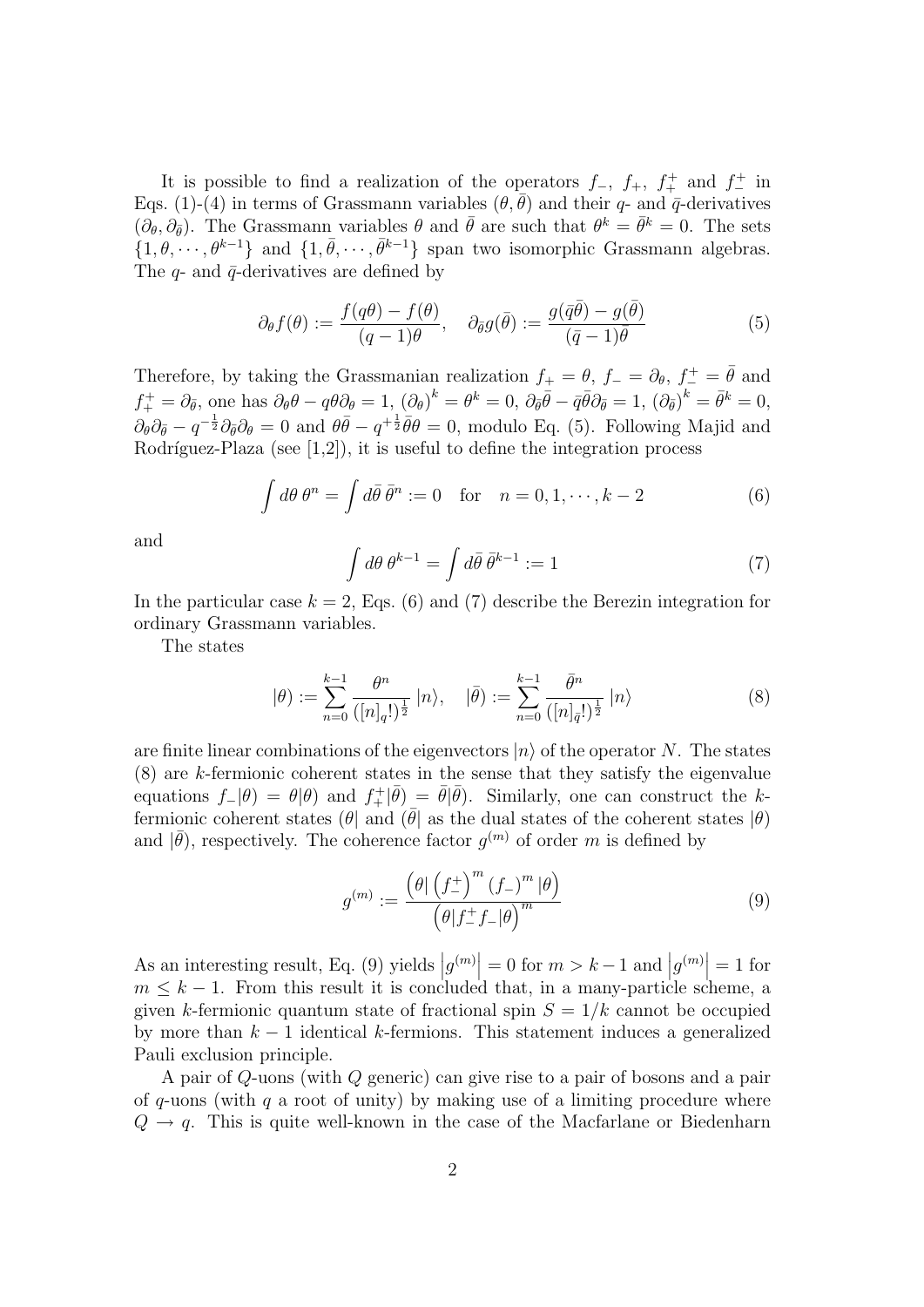Q-uons. The limiting procedure can be adapted to the case of the Arik and Coon Q-uons in the following way. One begins with a pair of  $Q$ -uons  $(a_-, a_+)$ satisfying the relation  $a_{-}a_{+} - Q_{a+}a_{-} = 1$  where Q is generic. One assumes that  $Q \to q := \exp(2\pi i/k)$ , with  $k \in \mathbb{N} \setminus \{0,1\}$ , and then one takes  $(a_{\pm})^k = 0$  for  $q = Q$ . If one defines

$$
b_{\pm} := \lim_{Q \to q} \frac{(a_{\pm})^k}{([k]_Q!)^{\frac{1}{2}}} \tag{10}
$$

one obtains the result  $b-b_+ - b_+ b_- = 1$  so that the pair  $(b_-, b_+)$  is a pair of ordinary bosons. One redefines  $a_{\pm}$  as  $f_{\pm}$  for  $Q = q$ . Therefore, one also has a pair of k-fermions  $(f_-, f_+)$  satisfying  $f_+f_+ - qf_+f_- = 1$ . It can be proved that the b's commute with the f's. As a conclusion, the set  ${b_-, b_+, f_-, f_+}$  is entirely generated from the set  $\{a_-, a_+\}$ . Indeed, the decomposition  $Q$ -uon  $\rightarrow$ boson + k-fermion or more precisely  $\{a_-, a_+\} \to \{b_-, b_+, f_-, f_+\}$ , based on (10), corresponds to the Z-line  $\leftrightarrow (z, \theta)$ -superspace isomorphism described by Dunne et al. and Mansour et al. (see  $[1,2]$ ).

What happens to an ordinary Q-deformed coherent state

$$
|Z| := \sum_{n=0}^{\infty} \frac{Z^n}{([n]_Q!)^{\frac{1}{2}}} \, |n\rangle \tag{11}
$$

(with  $Q$  generic and  $Z$  a complex number) when  $Q$  goes to a root of unity ? By using the just described decomposition  $Z \leftrightarrow (z, \theta)$ , it is possible to show that the limit

$$
|z,\theta\rangle := \lim_{Z \to (z,\theta)} \lim_{Q \to q} |Z\rangle \tag{12}
$$

is the product

$$
|z,\theta) = \sum_{r=0}^{\infty} \frac{z^r}{\sqrt{r!}} |r\rangle \otimes \sum_{s=0}^{k-1} \frac{\theta^s}{([s]_q!)^{\frac{1}{2}}} |s\rangle \tag{13}
$$

of an ordinary bosonic coherent state ( $z$  is a bosonic complex variable) and a  $k$ fermionic coherent state ( $\theta$  is a k-fermionic Grassmann variable). The state  $(z, \theta)$ defined through (11)-(13) is called a fractional supercoherent state. Note that  $|z, \theta\rangle$  is an eigenstate of the operator  $b-f_-\$  with the eigenvalue  $z\theta$ . Furthermore, one can generate  $|z, \theta\rangle$  from the vacuum state  $|0\rangle \otimes |0\rangle \equiv |r = 0\rangle \otimes |s = 0\rangle$  owing to the operator  $D_q(z, \theta) := \exp(zb_+) \cdot e_q(\theta f_+)$  where  $e_q$  stands for a q-deformed exponential. As a matter of fact, one has  $|z, \theta| = D_q(z, \theta) |0\rangle \otimes |0\rangle$  and thus the operator  $D_q(z, \theta)$  plays the rôle of a displacement or dilation operator.

A legitimate question arises: what is the Hamiltonian H having the fractional supercoherent states  $|z, \theta\rangle$  as coherent states ? An immediate answer can be obtained in the case  $k = 2$ . In this case, the state  $|z, \theta\rangle$  turns out to be a supercoherent state for an ordinary supersymmetric oscillator. Such a supersymmetric oscillator corresponds to a  $Z_2$ -grading. Since the fractional supercoherent state  $|z, \theta\rangle$  corresponds to a  $Z_k$ -grading, it is expected that the Hamiltonian H is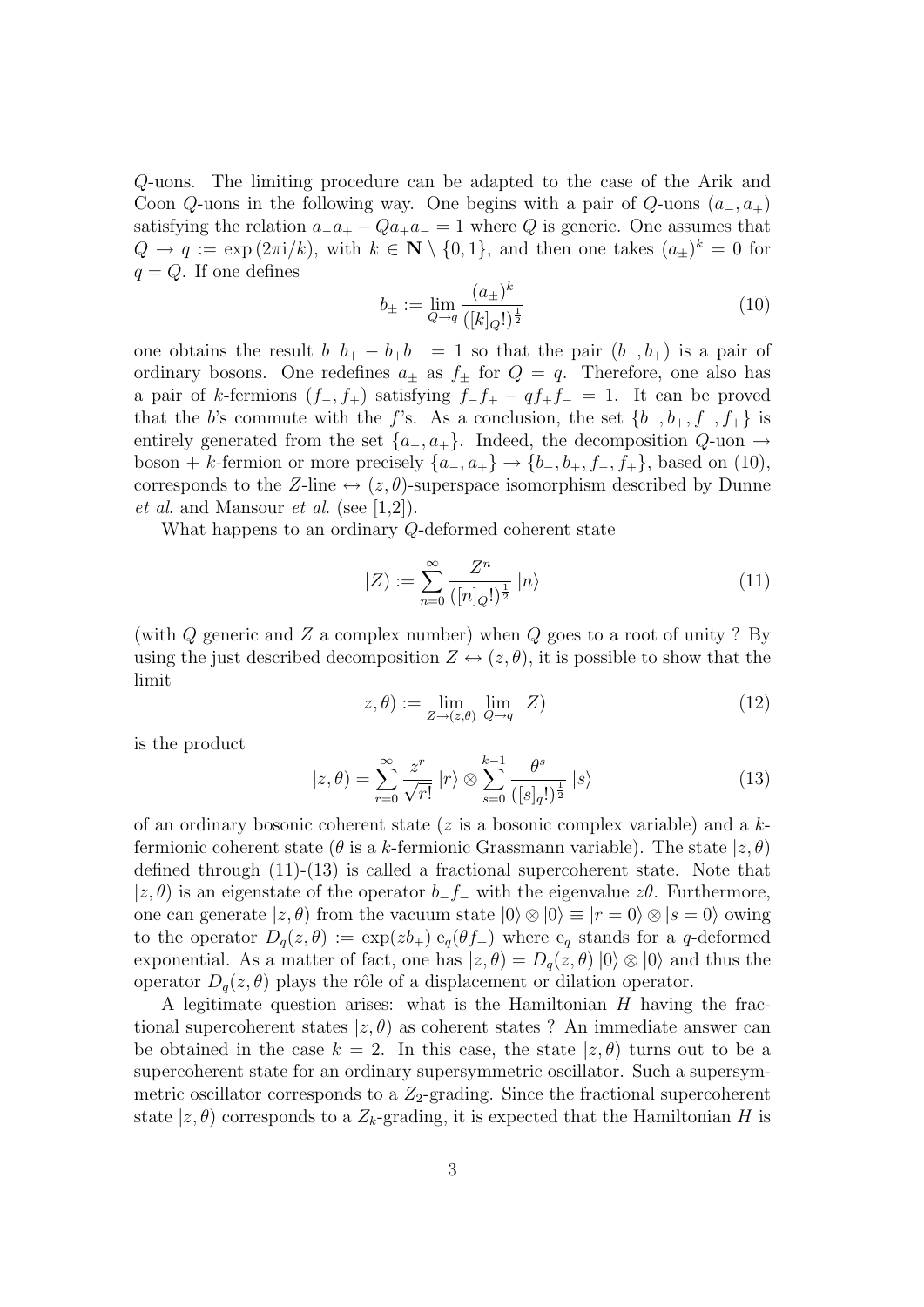the one for a fractional supersymmetric oscillator corresponding to a  $Z_k$ -grading. This Hamiltonian can be constructed as follows. The basic ingredients consist of a pair of ordinary bosons  $(b_-, b_+)$  and a pair of k-fermions  $(f_-, f_+)$ . The  $f$ 's satisfy q-commutation relations and the b's usual commutation relations (see above). In addition, the f's commute with the b's. Indeed, the pairs  $(b_-, b_+)$  and  $(f_-, f_+)$  may be considered as originating from a pair of  $Q$ -uons  $(a_-, a_+)$  through the isomorphism between the braided line and the one-dimensional superspace. One defines the operators  $X_-\$  and  $X_+$  by

$$
X_{-} := b_{-} \left[ f_{-} + \frac{(f_{+})^{k-1}}{[k-1]_{q}!} \right], \quad X_{+} := b_{+} \left[ f_{-} + \frac{(f_{+})^{k-1}}{[k-1]_{q}!} \right]^{k-1}
$$
(14)

and the operator  $K$  by

$$
K := f_{-}f_{+} - f_{+}f_{-}
$$
\n(15)

It is a simple matter of calculation to check that  $X_-, X_+$  and K satisfy

$$
X_{-}X_{+} - X_{+}X_{-} = 1, \quad K^{k} = 1
$$
\n<sup>(16)</sup>

$$
KX_{+} - qX_{+}K = 0, \quad KX_{-} - \bar{q}X_{-}K = 0 \tag{17}
$$

plus some ordinary commutation relations with the bilinear form  $M := X_+X_-,$ namely

$$
MX_{-} - X_{-}M = -X_{-}, \quad MX_{+} - X_{+}M = X_{+}, \quad MK - KM = 0 \tag{18}
$$

The operators  $X_-, X_+, K$  and M thus generate the extended Weyl-Heisenberg algebra (16)-(18). The form of the usual commutation relation  $[X_-, X_+] = 1$  is the same as for the ordinary Weyl-Heisenberg algebra ; it differs from the one used by Plyushchay and generalized by Quesne and Vansteenkiste (see [2]). The next step is to introduce the k projection operators

$$
\Pi_i := \frac{1}{k} \sum_{s=0}^{k-1} q^{si} K^s, \quad i = 0, 1, \cdots, k-1
$$
\n(19)

for the cyclic group  $Z_k$ . One is thus in a position to define the two supercharges

$$
Q_{-} := X_{-}(1 - \Pi_{k-1}), \quad Q_{+} := X_{+}(1 - \Pi_{0}) \tag{20}
$$

among k possible definitions. It is easily verified that the  $Q$ 's defined by  $(14)-(15)$ and (19)-(20) satisfy the nilpotency relations  $(Q_{-})^k = (Q_{+})^k = 0$ . Following the technique developed by Rubakov and Spiridonov in their work on para-fermions (see [2]), the Hamiltonian H can be introduced by means of the defining relation

$$
(Q_{-})^{k-1}Q_{+} + (Q_{-})^{k-2}Q_{+}Q_{-} + \dots + Q_{+}(Q_{-})^{k-1} = (Q_{-})^{k-2}H
$$
 (21)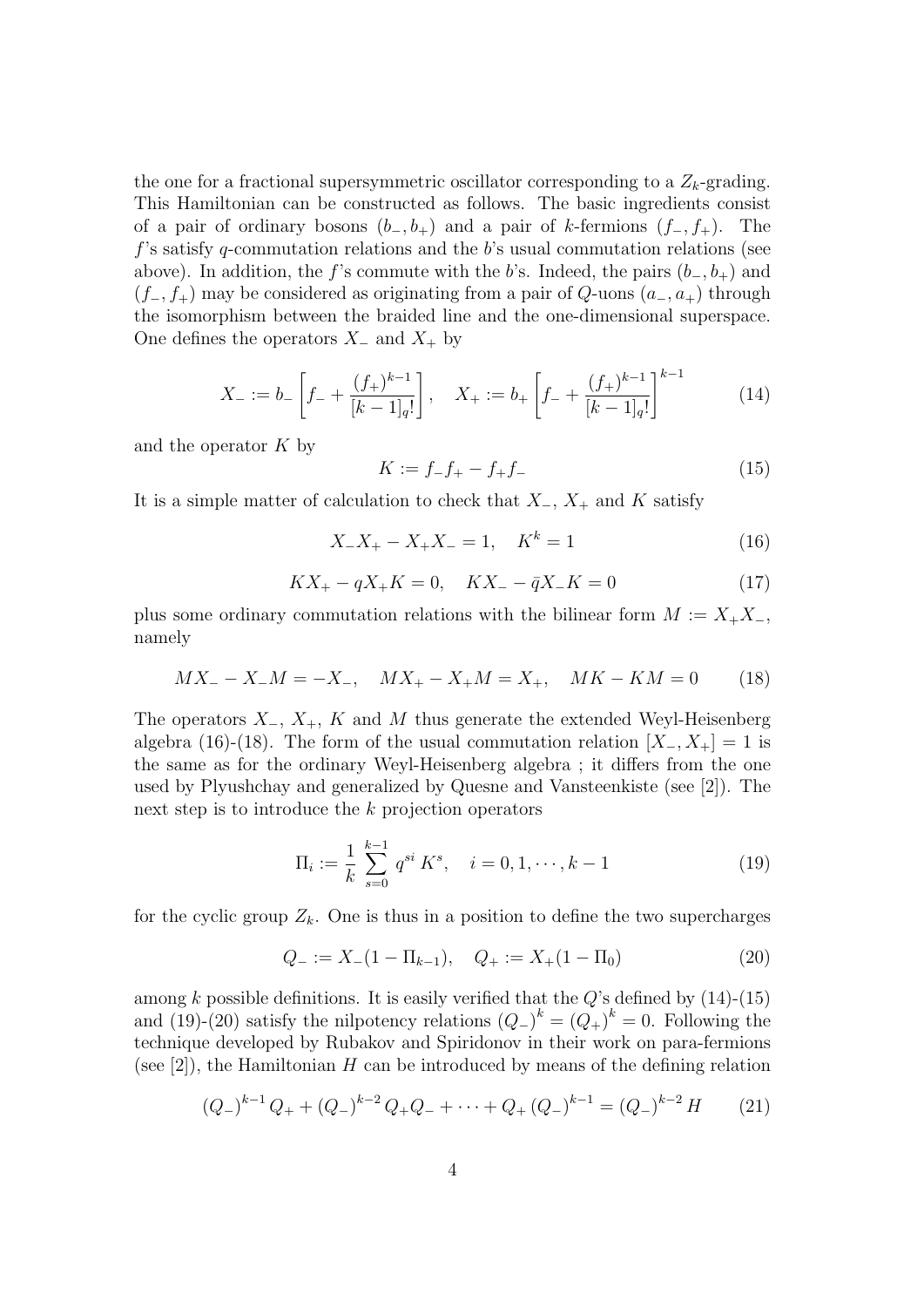Equation  $(21)$  leads to an expression of the operator H which satisfies the commutation relation  $HQ_{\pm} - Q_{\pm}H = 0$  and thus the two supercharges  $Q_{-}$  and  $Q_{+}$ can be regarded as constants of motion. It can be shown that the case  $k = 2$ corresponds to the well-known supersymmetric harmonic oscillator of the  $Z_2$ graded supersymmetric quantum mechanics. In the case where  $k$  is arbitrary, the Hamiltonian H defines a fractional or  $Z_k$ -graded supersymmetric oscillator.

M. Kibler and M. Daoud

BIBLIOGRAPHY. [1] M. Daoud, Y. Hassouni and M. Kibler, in: Symmetries in Science X, eds. B. Gruber and M. Ramek, Plenum, New York 1998 (quant-ph/9710016) ; [2] M. Daoud and M. Kibler, math-ph/9912024.

### 1.2 k-FERMIONIC COHERENT STATE

k-FERMIONIC COHERENT STATE, an extension of the notions of bosonic coherent state and fermionic coherent state. A k-fermionic coherent state is a linear combination of the eigenvectors of a generalized number operator N, a generator of a k-fermionic algebra  $\{f_-, f_+, f_+^+, f_-^+, N\}$ , with coefficients in a Grassmann algebra. Such a state is an eigenvector of an annihilation operator  $(f_$  or  $f_+^+$ ). The k-fermionic algebra  $\{f_-, f_+, f_+^+, f_-^+, N\}$ , with  $k \in \mathbb{N} \setminus \{0, 1\}$ , results from the combination of a q-uon algebra  $\{f_-, f_+, N\}$  and a  $\bar{q}$ -uon algebra  $\{f_+^+, f_-^+, N\}$  with  $q := \exp(2\pi i/k)$  and  $q\bar{q} = 1$ . The q-uon algebra and the  $\bar{q}$ -uon algebra do not commute except in the cases  $k = 2$  and  $k \to \infty$  for which they coincide  $(f_-\equiv f_+^+)$  and  $f_+\equiv f_-^+$ ). Therefore, the k-fermionic coherent state is an ordinary fermionic coherent state for  $k = 2$  and an ordinary bosonic coherent state for  $k \to \infty$ . A coherence factor, that generealizes the coherence factor used in quantum optics, can be defined from the expectation values on a  $k$ -fermionic coherent state of the operators  $(f_{-}^{+})^m (f_{-})^m$  and  $f_{-}^{+} f_{-}$  with  $m \in \mathbb{N} \setminus \{0\}$ . The value of this generalized coherence factor shows that a state of fractional spin  $1/k$  cannot be occupied by more than  $k-1$  identical k-fermions.

M. Kibler

BIBLIOGRAPHY. [1] M. Daoud, Y. Hassouni and M. Kibler, Yad. Fiz. 61 (1998) 1935.

#### 1.3 FRACTIONAL SUPERCOHERENT STATE

FRACTIONAL SUPERCOHERENT STATE, a generalization of the notion of supercoherent state associated to a superoscillator. A fractional (or  $Z_k$ -graded with  $k \in \mathbb{N} \setminus \{0, 1\}$  supercoherent state can be defined as the product of a bosonic coherent state by a k-fermionic coherent state. In other words, it corresponds to the decomposition of a  $Q$ -uon with  $Q$  generic in terms of a boson and a  $k$ fermion, i.e., to the Z-line  $\leftrightarrow (z, \theta)$ -superspace isomorphism [1] (with z a complex number and  $\theta$  a Grassmann variable). From a pratical point of view, it may be obtained as the limit of a  $Q$ -deformed (with  $Q$  generic) coherent state  $|Z|$  when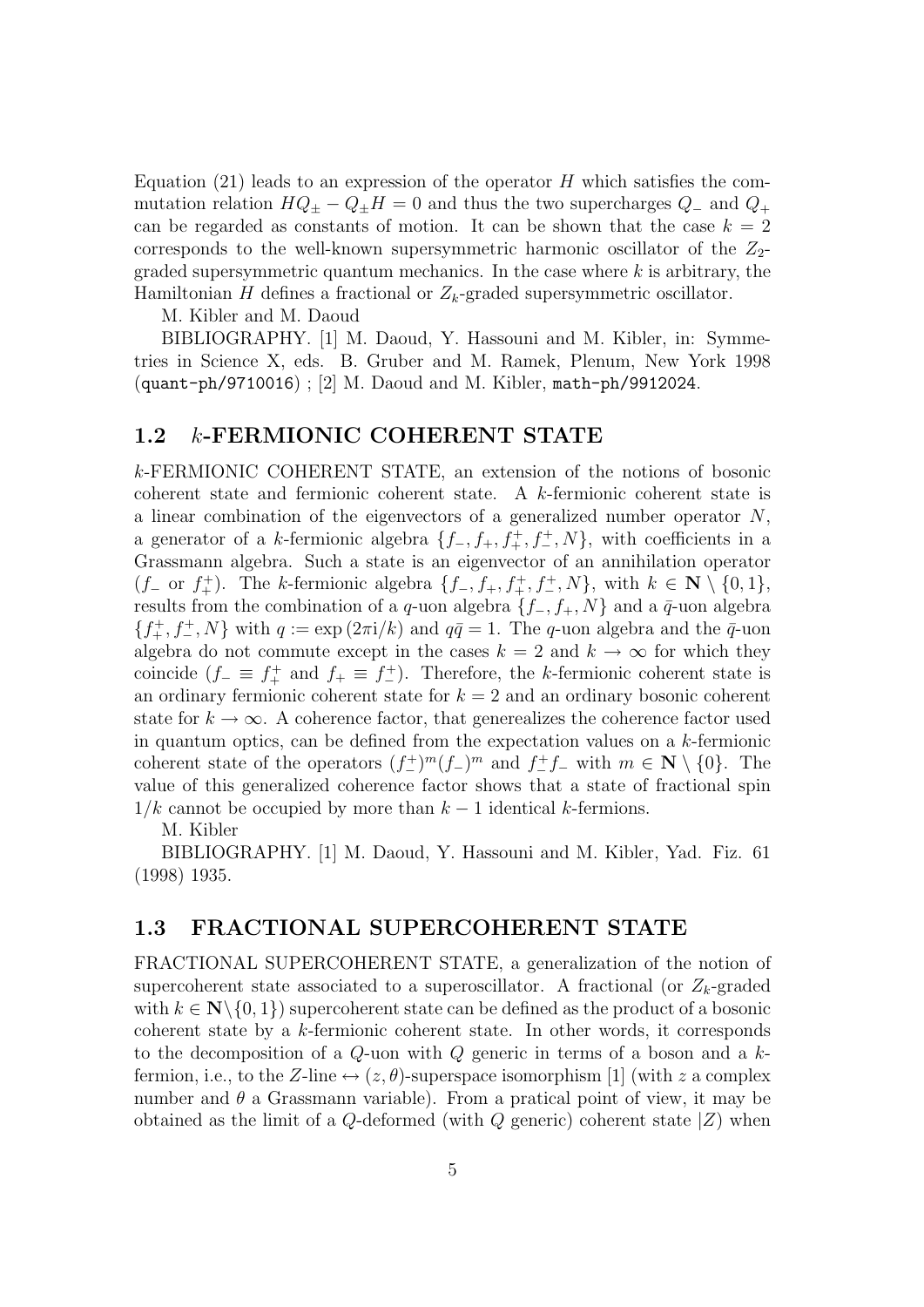$Z \to (z, \theta)$  and  $Q \to \exp(2\pi i/k)$  with  $k \in \mathbb{N} \setminus \{0, 1\}$ . The so-obtained state is an eigenstate of the operator  $b-f_-\,$  where  $b_-\,$  is a bosonic annihilation operator and  $f_$  a k-fermionic annihilation operator. It can be also generated by acting on the vacuum state with a displacement operator. In the special case  $k = 2$ , a fractional supercoherent state involves only a bosonic coherent state and a fermionic coherent state as described in [2] in connection with the ordinary or  $Z_2$ graded supersymmetric oscillator. A fractional supercoherent state corresponding to k arbitrary is a coherent state for a fractional or  $Z_k$ -graded supersymmetric oscillator [3].

M. Kibler

BIBLIOGRAPHY. [1] R.S. Dunne, A.J. Macfarlane, J.A. de Azcárraga and J.C. Pérez Bueno, Phys. Lett. B 387 (1996) 294 ; [2] Y. Bérubé-Lauzière and V. Hussin, J. Phys. A 26 (1993) 6271 ; [3] M. Daoud and M. Kibler, math-ph/9912024.

# 1.4 ON THE FRACTIONAL SUPERSYMMETRIC OS-CILLATOR

FRACTIONAL SUPERSYMMETRIC OSCILLATOR, a generalization of the supersymmetric oscillator occurring in ordinary or  $Z_2$ -graded supersymmetric quantum mechanics. A fractional or  $Z_k$ -graded supersymmetric oscillator corresponds to an extended Weyl-Heisenberg algebra spanned by three operators  $X_-, X_+$  and K which can be constructed from a pair of ordinary bosons and a pair of k-fermions. The extended Weyl-Heisenberg algebra is defined by  $X_1 - X_2 - X_3 = 1$ ,  $K X_1 = qX_1 - K X_4 = \overline{q} X_1 - K$  and  $K^k = 1$  with  $q = \exp(2\pi i/k), k \in \mathbb{N}\setminus\{0, 1\},$  and  $q\bar{q} = 1$ . The operators  $X_-, X_+$  and K can be used for defining two supercharges  $Q_{-}$  and  $Q_{+}$  which satisfy  $(Q_{-})^k = (Q_{+})^k = 0$ . The latter nilpotency relations are the signature of a  $Z_k$ -grading. The multilinear form  $(Q_-)^{k-1}Q_+ + (Q_-)^{k-2}Q_+Q_- + \cdots + Q_+(Q_-)^{k-1} = (Q_-)^{k-2}H$  serves to define the Hamiltonian H, that commutes with  $Q_-\$  and  $Q_+$ , of a  $Z_k$ -graded supersymmetric oscillator in a way similar to the one used by Rubakov and Spiridonov for para-fermions [1]. The case  $k = 2$  yields the ordinary supersymmetric oscillator for which the spectrum consists of equally spaced levels, the ground state being a singlet and all the excited states being doublets. The spectrum of the  $Z_k$ -graded supersymmetric oscillator contains equally spaced levels with, in increasing order, one singlet, one doublet,  $\cdots$ , one  $(k-1)$ -plet and an infinite sequence of k-plets. The  $Z_k$ -graded supersymmetric oscillator admits fractional or  $Z_k$ -graded supercoherent states [2]. Note that there exists other extensions of the Weyl-Heisenberg algebra which lead to other spectra [3].

M. Kibler

BIBLIOGRAPHY. [1] V.A. Rubakov and V.P. Spiridonov, Mod. Phys. Lett. A 3 (1988) 1337 ; [2] M. Daoud and M. Kibler, math-ph/9912024 ; [3] C. Quesne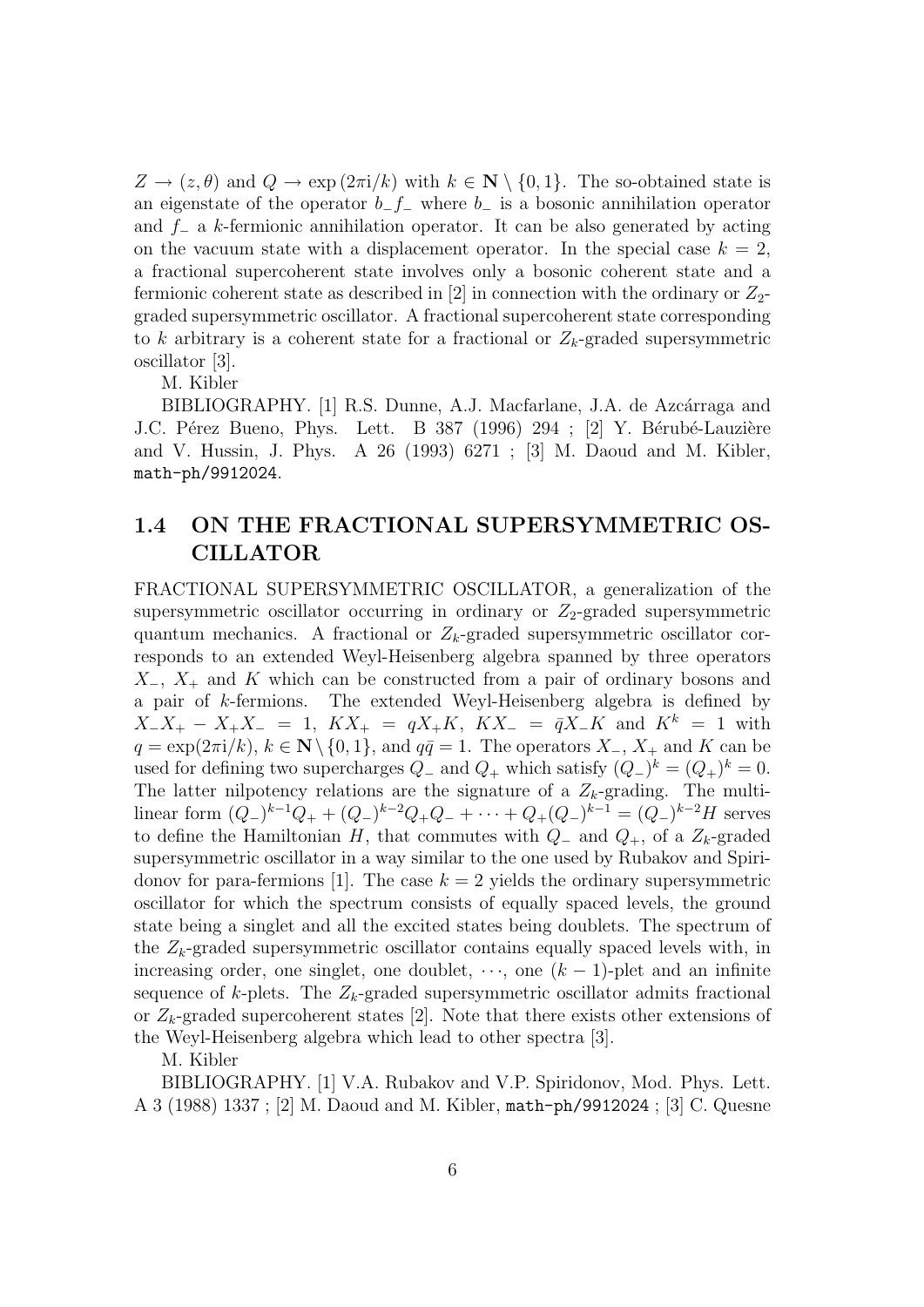and N. Vansteenkiste, Phys. Lett. A 240 (1998) 21.

## 1.5 SOME ADDITIONAL REFERENCES

\* S. Coleman and J. Mandula, Phys. Rev. 159, 1251 (1967). R. Haag, J. T. Lopuszanski and M. Sohnius, Nucl. Phys. B88, 257 (1975).

\* P. Fayet, *Phys. Lett.* **B64**, 159 (1976). See also: J. Wess and B. Zumino, *Phys.* Lett. **B49**, 52 (1974).

\* F. Wilczek, Fractional Statistics and Anyon Superconductivity (World Scientific, Singapore, 1990).

\* A. Metz, J. Jolie, G. Graw, R. Hertenberger, J. Gröger, C. Günther, N. Warr and Y. Eisermann, Phys. Rev. Lett. 83, 1542 (1999). See also: F. Iachello, Nucl. Phys. News 10, 12 (2000).

\* ALEPH Collaboration, Phys. Lett. B495, 1 (2000). L3 Collaboration, Phys. Lett. **B495**, 18 (2000). OPAL Collaboration, *Phys. Lett.* **B499**, 38 (2001).

\* E. Witten, Nucl. Phys. B138, 513 (1981).

\* J. M. Leinaas and J. Myrheim, Nuovo Cimento B37, 1 (1977).

\* G. A. Goldin, R. Menikoff and D. H. Sharp, *J. Math. Phys.* 21, 650 (1980); 22, 1664 (1981). G. A. Goldin and D. H. Sharp, Phys. Rev. Lett. 76, 1183 (1996).

\* M. Frau, A. Lerda and S. Sciuto, in Proc. Int. School of Physics 'E. Fermi', Course CXXVII, eds. L. Castellani and J. Wess (North-Holland, Amsterdam, 1996); L. Frappat, A. Sciarrino, S. Sciuto and P. Sorba, Phys. Lett. B369, 313 (1996); J. Phys. A30, 903 (1997).

\* H. S. Green, Phys. Rev. 90, 270 (1953).

\* O. W. Greenberg and A. M. L. Messiah, Phys. Rev. B138, 1155 (1965).

\* Y. Ohnuki and S. Kamefuchi, Quantum Field Theory and Parastatistics (Tokyo Univ., Tokyo, 1982).

\* M. S. Plyushchay, Int. J. Mod. Phys. A15, 3679 (2000). S. Klishevich and M. S. Plyushchay, Nucl. Phys. B606, 583 (2001).

 $*$  M. Daoud and M. Kibler, *Phys. Lett.*  $A206$ , 13 (1995). M. R. Kibler, J. Meyer and M. Daoud, in Symmetry and Structural Properties of Condensed Matter, eds. T. Lulek, W. Florek and B. Lulek (World Scientific, Singapore, 1997). M. Daoud and Y. Hassouni, Helv. Phys. Acta 71, 599 (1998).

\* M. Rachidi, E. H. Saidi and J. Zerouaoui, preprint: hep-th/0103212.

\* M. Arik and D. D. Coon, J. Math. Phys. 17, 524 (1976).

- \* A. J. Macfarlane, J. Phys. A22, 4581 (1989).
- \* L. C. Biedenharn, J. Phys. A22, L873 (1989).
- \* C.-P. Sun and H.-C. Fu, J. Phys. A22, L983 (1989).
- \* A. I. Solomon, Phys. Lett. A196, 29 (1994).
- \* V. A. Rubakov and V. P. Spiridonov, Mod. Phys. Lett. A3, 1337 (1988).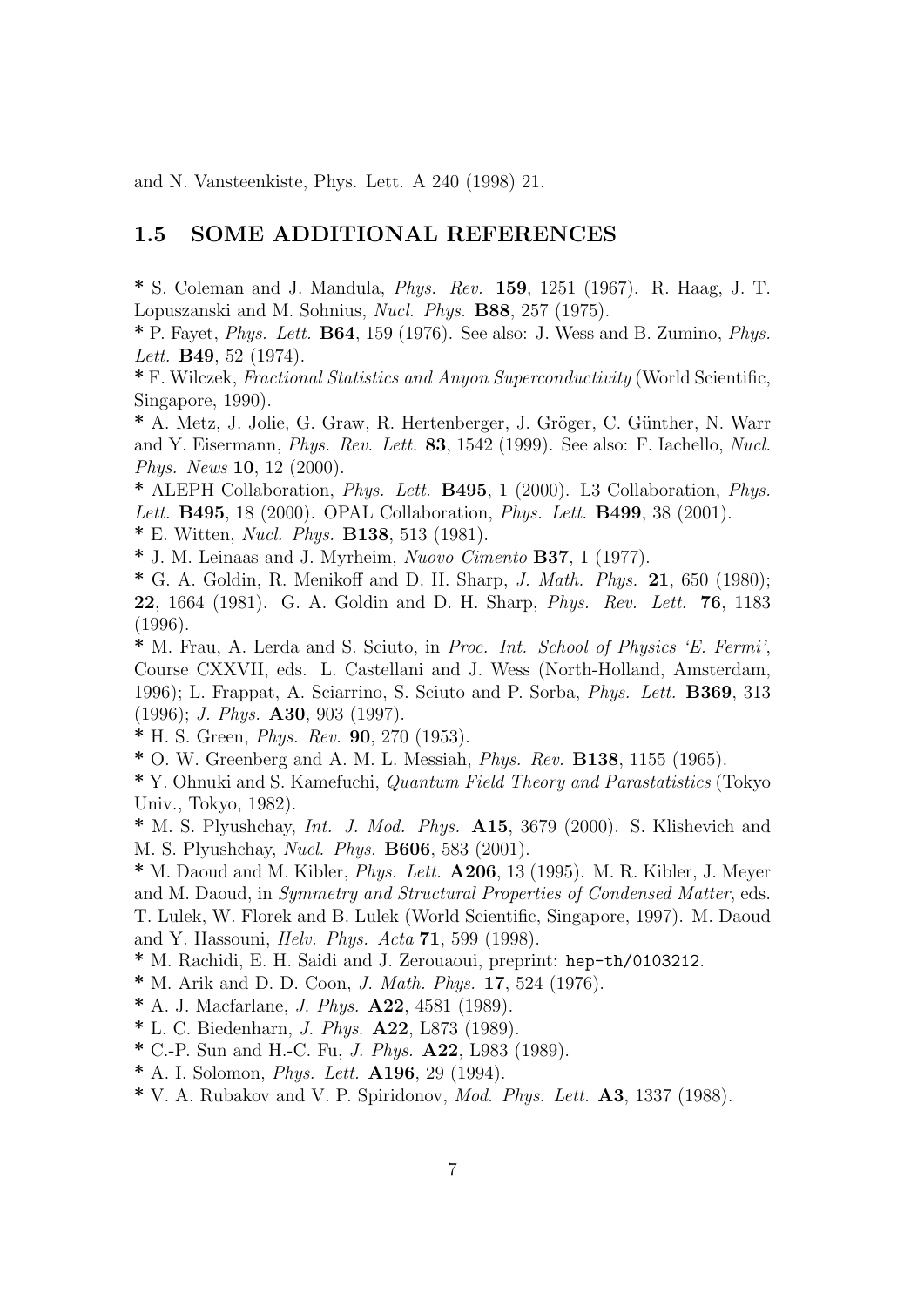\* J. Beckers and N. Debergh, *Mod. Phys. Lett.*  $\mathbf{A4}$ , 1209 (1989); *Nucl. Phys.* B340, 767 (1990). N. Debergh, J. Math. Phys. 34, 1270 (1993); J. Phys. A26, 7219 (1993); 27, L213 (1994).

\* A. Khare, J. Phys. A25, L749 (1992); J. Math. Phys. 34, 1277 (1993).

\* A. T. Filippov, A. P. Isaev and A. B. Kurdikov, Mod. Phys. Lett. A7, 2129 (1992); Int. J. Mod. Phys. A8, 4973 (1993).

\* S. Durand, Mod. Phys. Lett. A7, 2905 (1992); Phys. Lett. B312, 115 (1993); Mod. Phys. Lett. A8, 2323 (1993).

\* M. Daoud and Y. Hassouni, Prog. Theor. Phys. 97, 1033 (1997).

\* S. Klishevich and M. S. Plyushchay, Mod. Phys. Lett. A14, 2379 (1999).

\* M. Daoud, Y. Hassouni and M. Kibler, in Symmetries in Science X, eds. B. Gruber and M. Ramek (Plenum, New York, 1998); Yad. Fiz. 61, 1935 (1998).

\* M. Daoud and M. Kibler, in Proceedings of the Sixth International Wigner Symposium (Bogazici Univ. Press, Istanbul, 2002). M. Daoud and M. R. Kibler, in Symmetry and Structural Properties of Condensed Matter, eds. T. Lulek, B. Lulek and A. Wal (World Scientific, Singapore, 2001). M. Daoud and M. Kibler, Phys. Part. Nuclei 33, Suppl. 1, S-43 (2002). M. Daoud and M. Kibler, Int. J. Quantum Chem. 91, 551 (2003).

\* M. S. Plyushchay, Ann. Phys.  $(N, Y, 245, 339, 1996)$ ; Mod. Phys. Lett. A11, 397 (1996); A12, 1153 (1997); Nucl. Phys. B491, 619 (1997). J. Gamboa, M. S. Plyushchay and J. Zanelli, Nucl. Phys. B543, 447 (1999).

 $*$  C. Quesne and N. Vansteenkiste, *Phys. Lett.* **A240**, 21 (1998).

\* C. Ahn, D. Bernard and A. LeClair, Nucl. Phys. B346, 409 (1990). A. LeClair and C. Vafa, Nucl. Phys. B401, 413 (1993).

\* R. Kerner, J. Math. Phys. 33, 403 (1992).

 $*$  J. L. Matheus-Valle and M. A. R.-Monteiro, *Mod. Phys. Lett.*  $A7$ , 3023 (1992); Phys. Lett. B300, 66 (1993). L. P. Collatto and J. L. Matheus-Valle, J. Math. Phys. 37, 6121 (1996).

\* E. H. Saidi, M. B. Sedra and J. Zerouaoui, Class. and Quant. Gravity 7, 1567 (1995).

\* N. Mohammedi, Mod. Phys. Lett. A10, 1287 (1995).

 $*$  J. A. de Azcárraga and A. J. Macfarlane, *J. Math. Phys.* **37**, 1115 (1996).

\* A. Perez, M. Rausch de Traubenberg and P. Simon, Nucl. Phys. B482, 325 (1996). N. Fleury and M. Rausch de Traubenberg, Mod. Phys. Lett. A11, 899 (1996). M. Rausch de Traubenberg and M. J. Slupinski, Mod. Phys. Lett. A12, 3051 (1997). M. Rausch de Traubenberg and P. Simon, Nucl. Phys. B517, 485 (1998). M. Rausch de Traubenberg and M. J. Slupinski, J. Math. Phys. 41, 4556 (2000).

\* A. Mostafazadeh, Int. J. Mod. Phys. A11, 1057, 2941, 2957 (1996). K. Aghababaei Samani and A. Mostafazadeh, Nucl. Phys. B595, 467 (2001).

\* H. Ahmedov and Ö.F. Davi, *J. Phys.*  $\mathbf{A32}$ , 6247 (1999).

\* D. Bonatsos, P. Kolokotronis and C. Daskaloyannis, Mod. Phys. Lett. A10, 2197 (1995).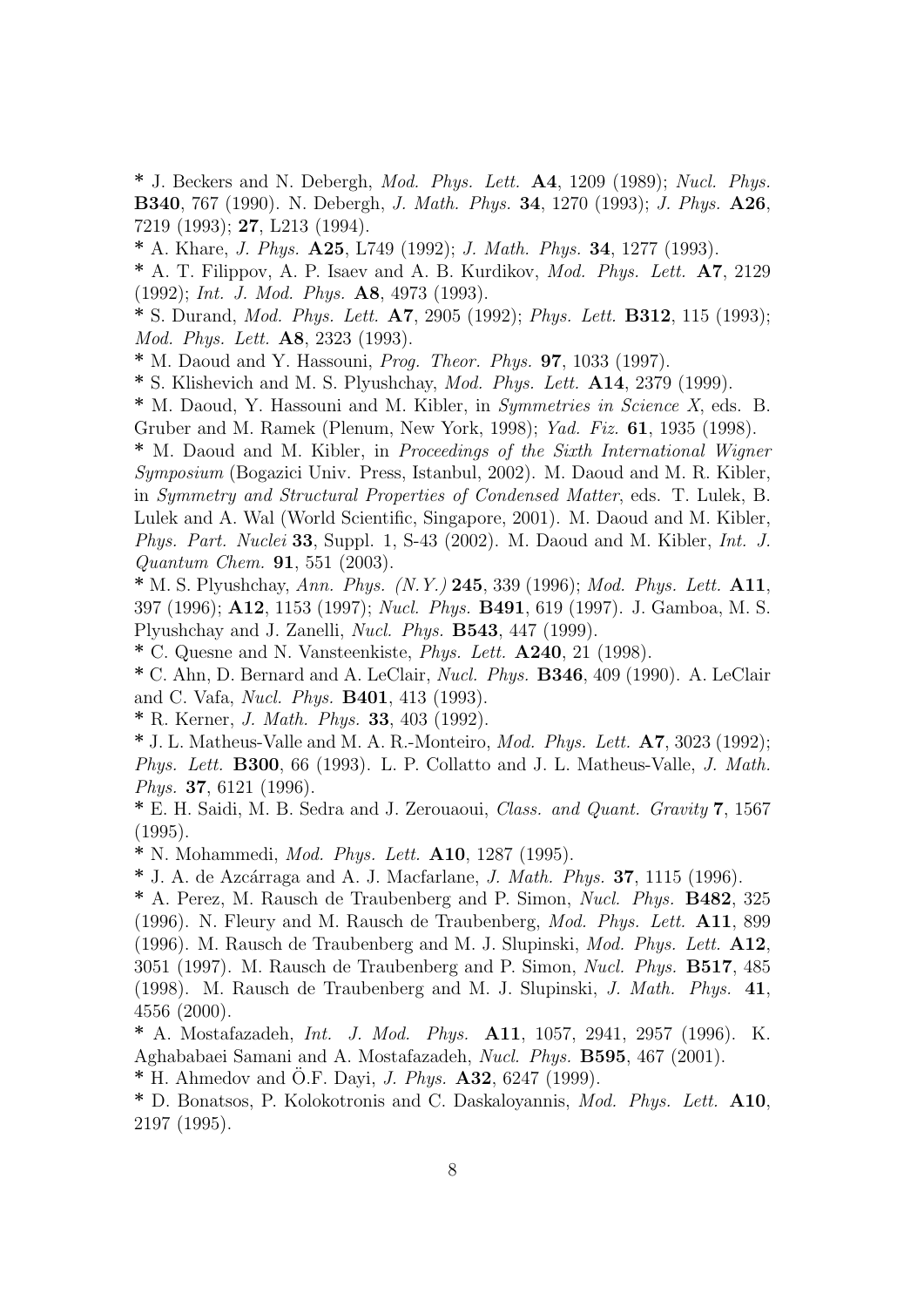\* J. Katriel and C. Quesne, J. Math. Phys. 37, 1650 (1996).

\* F. Calogero, J. Math. Phys. 10, 2191, 2197 (1969). M. A. Vasiliev, Int. J. Mod. Phys. A6, 1115 (1991); Nucl. Phys. Proc. Suppl. b56, 241 (1997).

\* J.-P. Gazeau, in Quantization, Coherent States, and Complex Structures, eds. J. P. Antoine, S. T. Ali, W. Lisiecki, I. M. Mladenov and A. Odzijewicz (Plenum,

New York, 1996).

\* C. De Concini and V. G. Kac, Progr. Math. 92, 471 (1990).

 $*$  Y. Bérubé-Lauzière and V. Hussin, *J. Phys.*  $\mathbf{A26}$ , 6271 (1993).

\* R. S. Dunne, A. J. Macfarlane, J. A. de Azcárraga and J. C. Pérez Bueno, *Phys.* 

Lett. **B387**, 294 (1996); Czech. J. Phys. 46, 1145 (1996); 46, 1235 (1996).

\* M. Mansour, M. Daoud and Y. Hassouni, Phys. Lett. B454, 281 (1999).

\* M. Chaichian, D. Ellinas and P. P. Kulish, Phys. Rev. Lett. 65, 980 (1990).

J. Katriel and A. I. Solomon, J. Phys. A24, 2093 (1991); R. J. McDermott and A. I. Solomon, J. Phys. A27, L15 (1994); 27, 2037 (1994). F. B. Wang and L. M. Kuang, Phys. Lett. A169, 225 (1992); L. M. Kuang and F. B. Wang, Phys. Lett. A173, 221 (1993); Le-Man Kuang, Fa-Bo Wang and Gao-Jian Zeng, Phys. Lett. A176, 1 (1993). V. I. Man'ko, G. Marmo, E. C. G. Sudarshan and F. Zaccaria, Phys. Scripta 55, 520 (1997).

 $*$  S. Majid and M. J. Rodríguez-Plaza, *J. Math. Phys.* **35**, 3753 (1994).

\* A. Vourdas, Phys. Rev. A41, 1653 (1990); A43, 1564 (1991). A. Vourdas and C. Bendjaballah, Phys. Rev. A47, 3523 (1993). A. Vourdas, J. Phys. A29, 4275 (1996).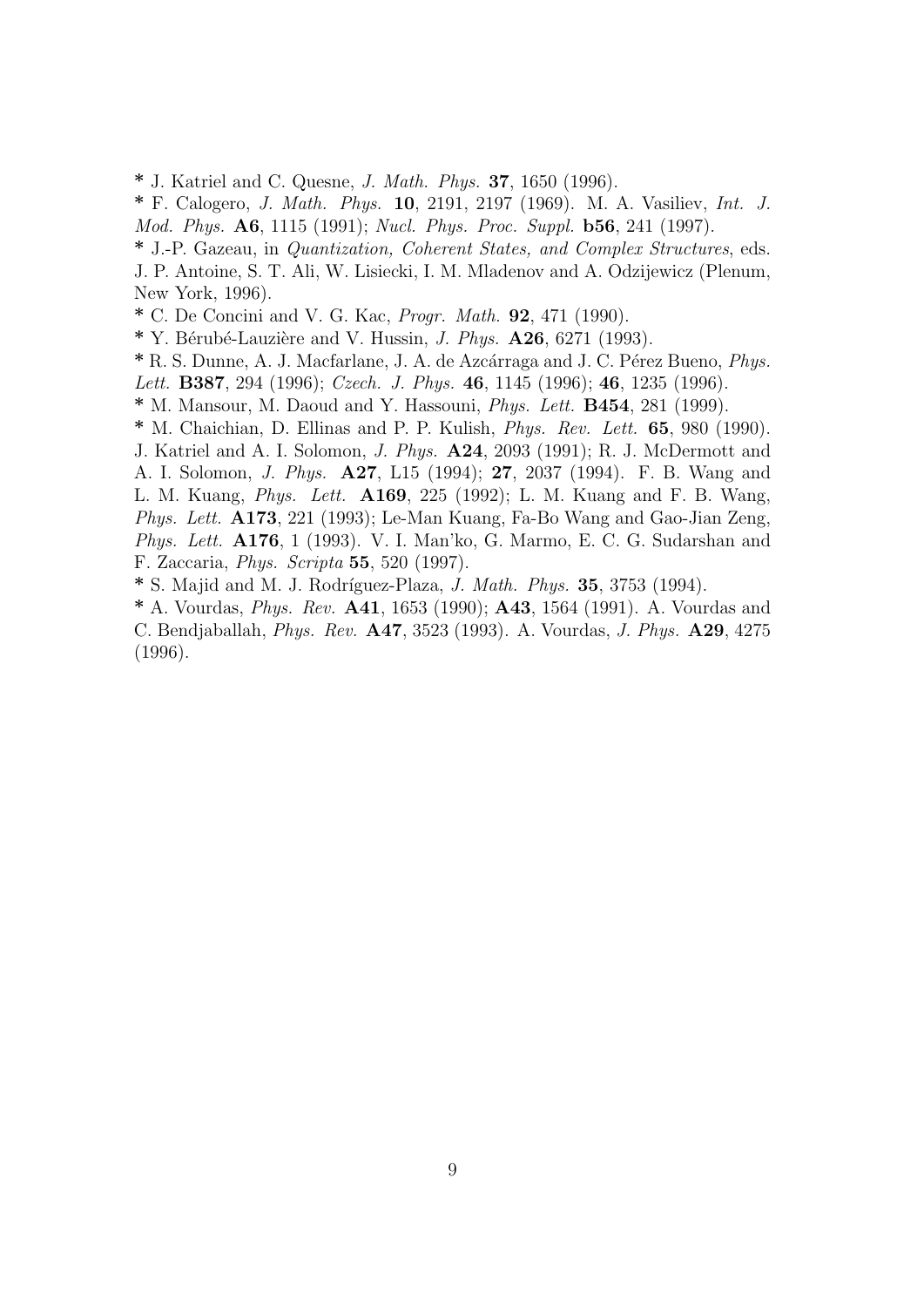# 2 RIEMANN SURFACES

# 2.1 BELTRAMI DIFFERENTIALS

General references : [1,2,3,4]

**Riemann surface.** A Riemann surface  $\Sigma$  is a connected topological 2manifold which is equipped with a complex structure (or, equivalently, it is a smooth connected 2-manifold which is oriented and equipped with a conformal class of metrics – see below). In essence, this means that any two systems of local complex coordinates, say  $z$  and  $z'$ , are related by a conformal (=bi-holomorphic) coordinate transformation,  $z \stackrel{conf.}{\longrightarrow} z'(z)$ . If the Riemann surface  $\Sigma$  is compact, it is diffeomorphic to a two-sphere with a certain number of handles, the so-called genus  $q > 0$  of the surface.

Conformal classes of metrics and Beltrami differentials. Consider a Riemannian 2-manifold  $(M, g)$ , i.e. a real, smooth 2-manifold M which is equipped with a positive-definite metric g. Using the complex notation  $dz =$  $dx + idy$  the line element associated to the metric can always be written as

$$
ds^{2} = |\rho|^{2} |dz + d\bar{z} \,\mu_{\bar{z}}^{z}|^{2} . \tag{1}
$$

Here,  $\rho$  and  $\mu \equiv \mu_{\bar{z}}^z$  are smooth complex-valued functions of  $z, \bar{z}$  and the positivedefiniteness of the metric is expressed by the condition  $|\mu| < 1$ . The function  $\rho$ is usually called the conformal factor and  $\mu$  the Beltrami coefficient (or Beltrami differential) while expression (1) is known as the Beltrami parametrization of the metric. Weyl transformations of the metric amount to a rescaling of the factor  $\rho$ by a smooth complex-valued function. Thus, the coefficient  $\mu$  is Weyl-inert and parametrizes conformal classes of metrics.

Complex structures. To parametrize complex structures, one compares the Beltrami parametrization of the metric,  $ds^2 \propto |dz + d\overline{z} \,\mu|^2$ , with the metric written in terms of isothermal coordinates,  $ds^2 \propto |dZ|^2$  and argues as follows. If  $(z, \bar{z})$ denotes a reference system of holomorphic coordinates (corresponding to a reference complex structure), then the holomorphic coordinates  $(Z, \bar{Z})$  corresponding to the complex structure parametrized by  $\mu$  are given by the relation

$$
dZ = \lambda(z, \bar{z})[dz + d\bar{z} \,\mu(z, \bar{z})]
$$

(as well as the complex conjugate relation). Here,  $\lambda$  and  $\mu$  are smooth complexvalued functions and the condition  $d(dZ) = 0$  is equivalent to  $\lambda$  satisfying the differential equation

$$
(\bar{\partial}-\mu\partial)\lambda=(\partial\mu)\lambda\ ,
$$

where  $\partial \equiv \partial_z \equiv \partial/\partial z$  and  $\bar{\partial} \equiv \partial_{\bar{z}}$ . Thus,  $\lambda$  is to be viewed as an integrating factor for the structure relation  $d(dZ) = 0$ . Locally, Z and  $\overline{Z}$  can be given by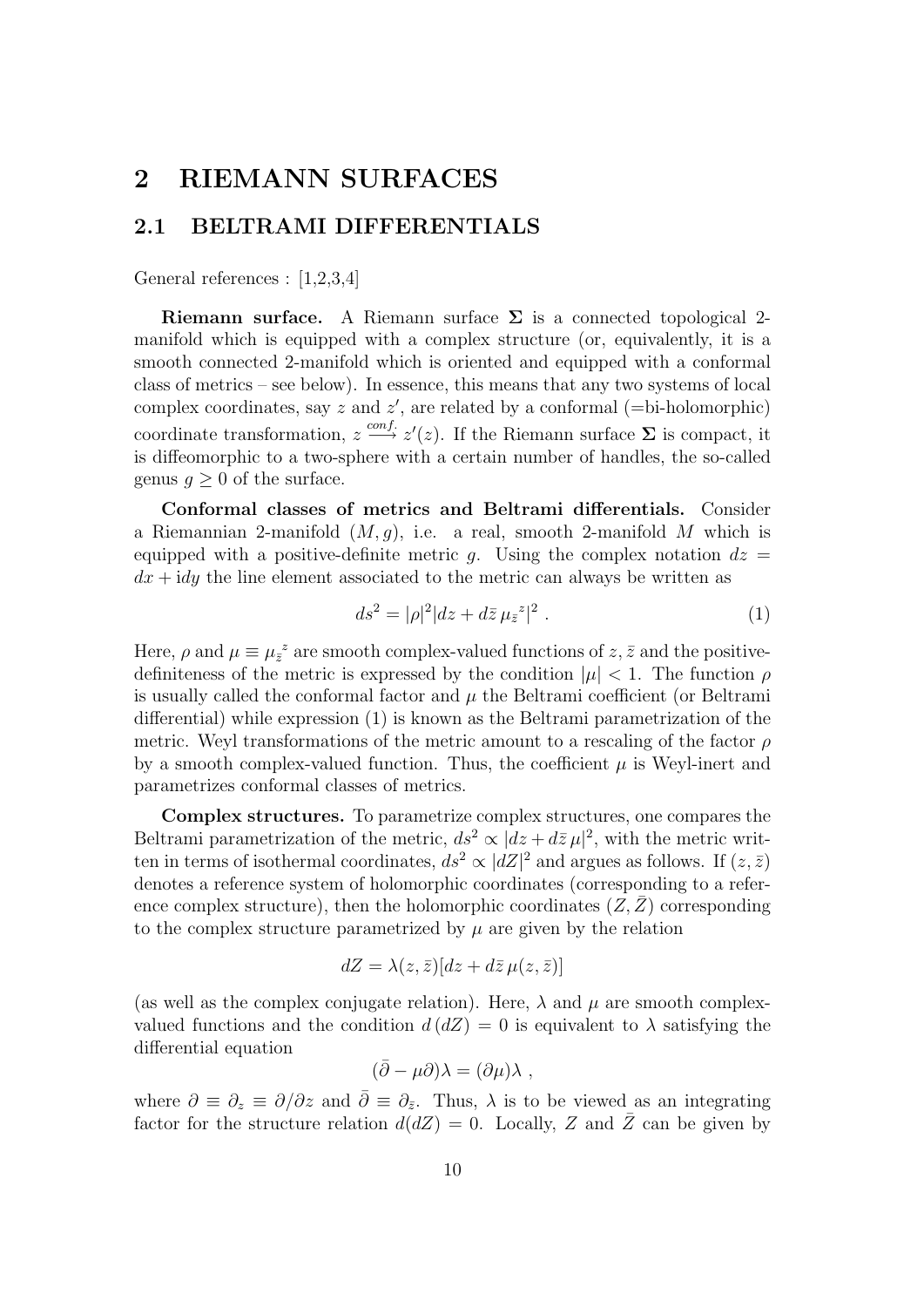smooth invertible functions  $(z, \bar{z}) \to (Z(z, \bar{z}), \bar{Z}(z, \bar{z}))$  so that  $\lambda = \partial Z$  and  $\mu =$  $(\bar{\partial}Z)/(\partial Z)$ . The latter relation is equivalent to  $Z(z, \bar{z})$  satisfying the Beltrami equation  $(\bar{\partial} - \mu \partial)Z = 0$ .

Transformation laws and holomorphic factorization. The Beltrami differential can be viewed as component of the smooth tensor field  $\mu_{\bar{z}}^{z}(z,\bar{z})d\bar{z} \otimes \partial_{z}$ so that its transformation law under a conformal change of coordinates  $z \to z'(z)$ is given by  $\mu_{\bar{z}'}^{z'}$  $z_{\bar{z}}^{z'} = (\partial_{\bar{z}} z)(\partial_z z') \mu_{\bar{z}}^z$ . Its transformation law under an infinitesimal diffeomorphism  $z \to z + \xi(z, \bar{z})$  (and CC) reads as

$$
\delta\mu = [\bar{\partial} - \mu \partial + (\partial \mu)]c \text{ and CC },
$$

where  $c \equiv \xi + \mu \bar{\xi}$  is known as Becchi's reparametrization of the variables  $\xi, \bar{\xi}$ . Since the variation of  $\mu$  only depends on c (and not on  $\bar{c}$ ), this parametrization manifestly realizes the property of holomorphic factorization which plays a fundamental role in two-dimensional conformal field theory [5].

# 2.2 DERIVATIVES AND CONNECTIONS

General references : [2]

**Conformal fields.** A conformal (or primary) field of weight  $k \in \mathbb{Z}/2$  on the Riemann surface  $\Sigma$  is a collection  $\{c_k(z,\bar{z})\}$  of local complex-valued functions on  $\Sigma$  (one for each coordinate system  $(z, \bar{z})$ ), transforming according to

$$
c'_k(z',\bar{z}') = (\partial z')^{-k} c_k(z,\bar{z})
$$

under a conformal change of coordinates. Thus, c transforms linearly with a certain (integer or half-integer) power of the Jacobian of the change of coordinates. The space of conformal fields of weight k on  $\Sigma$  will be denoted by  $\mathcal{F}_k$ . (More generally, one can introduce conformal fields which also transform with a certain power of  $\bar{\partial}\bar{z}'$ , the Beltrami coefficient  $\mu_{\bar{z}}^z$  being an example, but we will not consider such fields in the sequel.) In the mathematics literature, conformal fields are usually referred to as densities or forms of half-integer degree.

**Affine connection.** An affine connection on the Riemann surface  $\Sigma$  is a collection  $\{\gamma \equiv \gamma_z(z,\bar{z})\}$  of local complex-valued functions on  $\Sigma$  which are locally holomorphic (i.e.  $\partial_{\bar{z}}\gamma=0$ ) and which transform under a conformal change of coordinates as

$$
\gamma_{z'}(z') = (\partial z')^{-1} \left[ \gamma_z(z) - \partial_z \ln(\partial z') \right] .
$$

The only compact Riemann surfaces which admit a globally defined affine connection are those of genus one.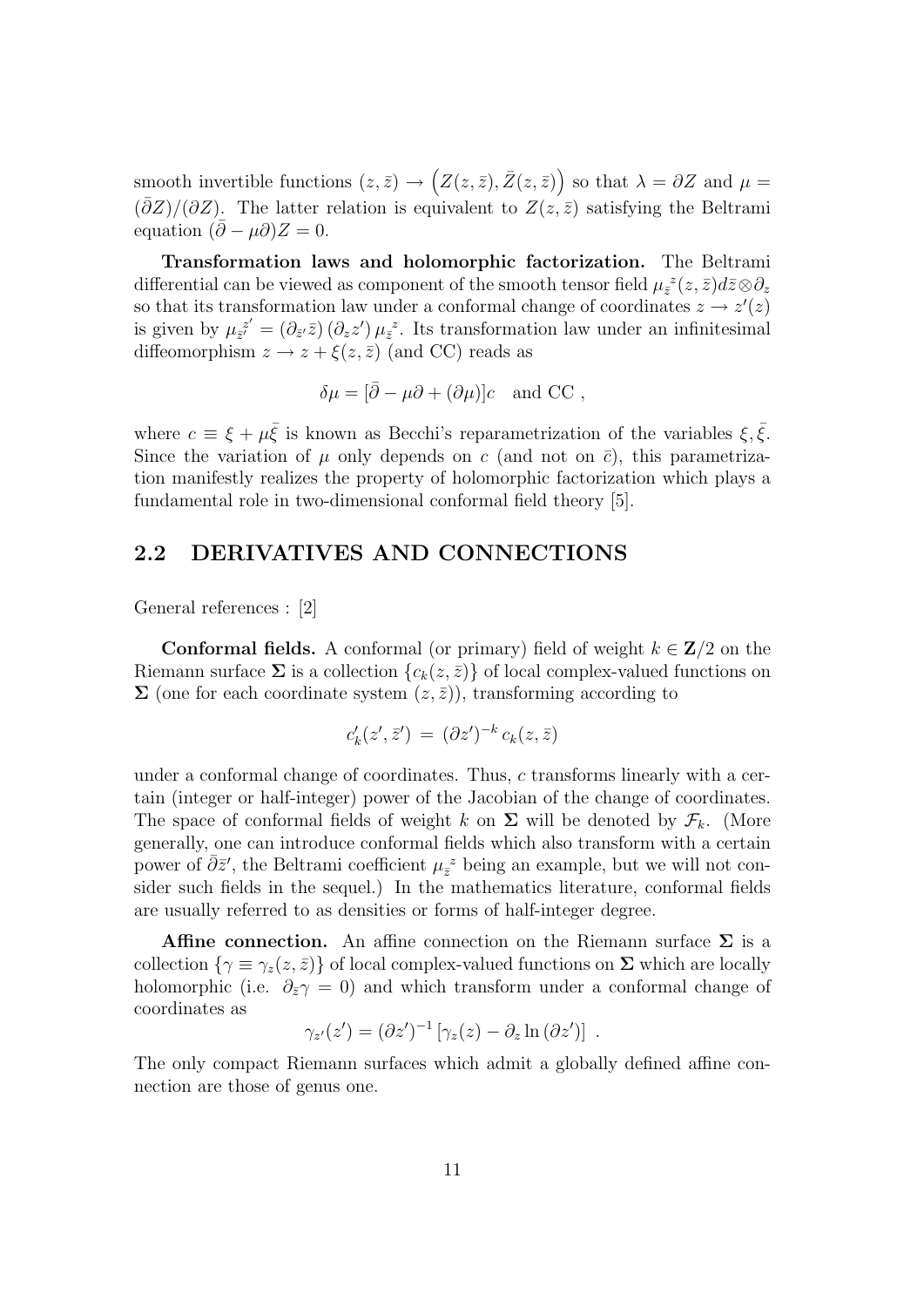Covariant derivative. Given an affine connection, one can define a covariant derivative which maps conformal fields into conformal fields:

$$
\nabla_{(k)} : \mathcal{F}_k \longrightarrow \mathcal{F}_{k+1} \n c_k \longmapsto \nabla_{(k)} c_k \equiv (\partial_z - k \gamma_z) c_k .
$$

In the theory of integrable models, the derivative  $\nabla_{(1)} = \partial - \gamma$  is also known as the Fréchet Jacobian of  $R \equiv \partial \gamma - \frac{1}{2}$  $\frac{1}{2}\gamma^2$  with respect to  $\gamma$ .

**Schwarzian derivative.** Let  $Z(z, \bar{z})$  be a smooth complex-valued function of the local coordinates. For all  $(z, \bar{z})$  with  $(\partial Z)(z, \bar{z}) \neq 0$ , the Schwarzian derivative of  $Z$  is defined by

$$
S(Z, z) = \partial^2 \ln \partial Z - \frac{1}{2} (\partial \ln \partial Z)^2
$$

$$
= \frac{\partial^3 Z}{\partial Z} - \frac{3}{2} \left( \frac{\partial^2 Z}{\partial Z} \right)^2.
$$

If the local coordinates are changed by a conformal transformation  $z \to z'(z)$ , the derivative  $S$  transforms according to the chain rule

$$
S(Z, z) = S(Z, z') (\partial z')^{2} + S(z', z) .
$$

Projective connection. A projective (or Schwarzian) connection on the Riemann surface  $\Sigma$  is a collection  $\{R \equiv R_{zz}(z, \bar{z})\}$  of local complex-valued functions on  $\Sigma$  which are locally holomorphic, (i.e.  $\partial_{\bar{z}}R = 0$ ) and which transform inhomogeneously with the Schwarzian derivative under a conformal change of coordinates:

$$
R'(z') = (\partial z')^{-2} [R(z) - S(z', z)] .
$$

Such connections exist globally on compact Riemann surfaces of any genus. The difference of two projective connections represents a holomorphic quadratic differential. Thereby, the set of all projective connections on a compact Riemann surface of genus  $g$  is an affine space; the set of equivalence classes of such connections has dimension  $3g - 3$ .

One can also define projective connections which are not holomorphic or assume that they are only holomorphic up to some poles (as in the context of Krichever-Novikov algebras). From the physical point of view, the field  $R$  and its complex conjugate represent the components of the energy-momentum tensor in two-dimensional conformal field theory.

If  $\gamma$  represents an affine connection, then  $R_{zz} \equiv \partial_z \gamma_z - \frac{1}{2}$  $\frac{1}{2}\gamma_z^2$  is a projective connection. The latter expression has the same form as the Riccati equation or Miura transformation which occur in the theory of integrable systems.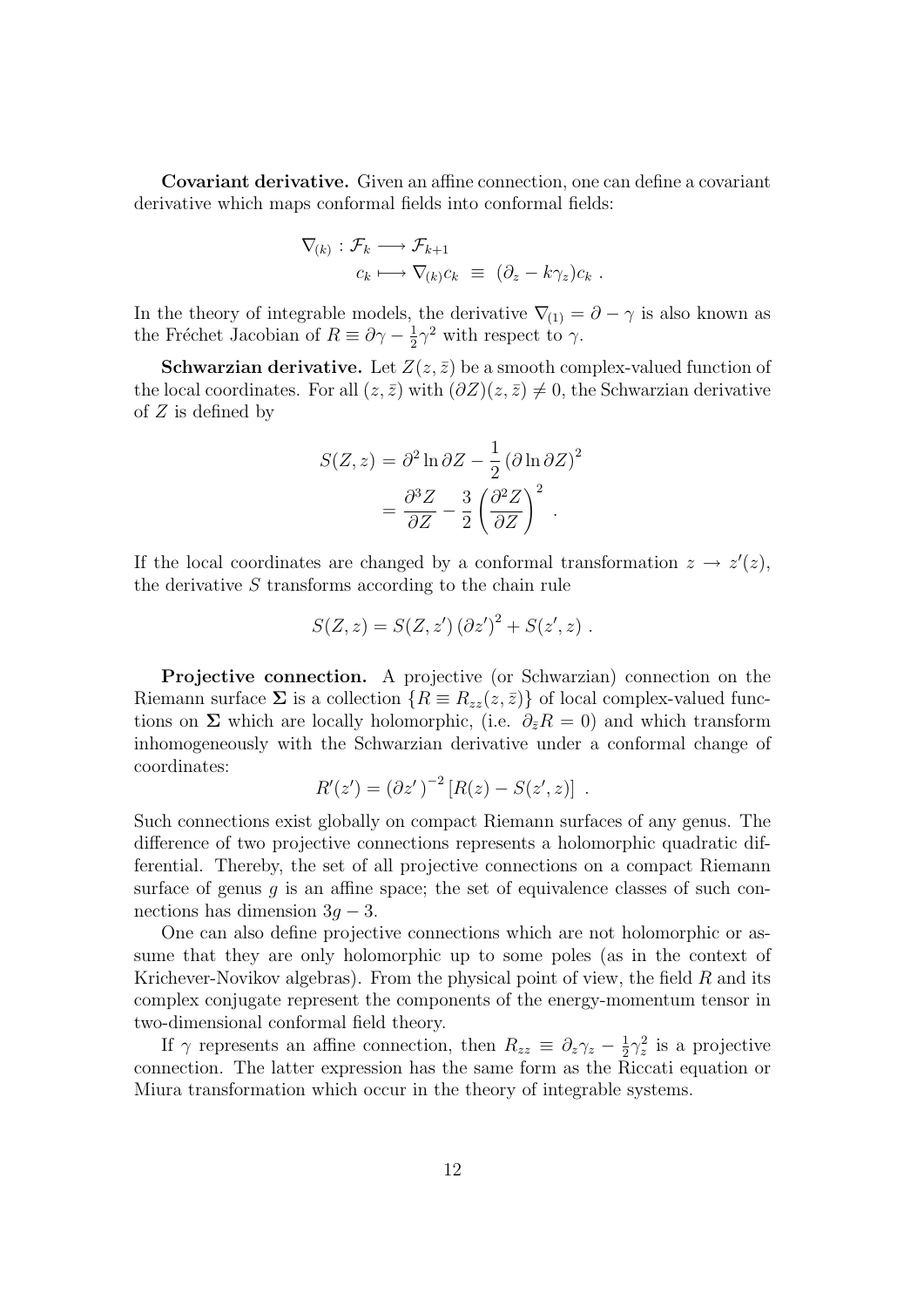### 2.3 PROJECTIVE STRUCTURES

General references : [2]

**Projective transformation.** A change of local complex coordinates  $Z \rightarrow$  $Z'(Z)$  of a Riemann surface which has the form

$$
Z' = \frac{aZ + b}{cZ + d} \quad \text{with } a, b, c, d \in \mathbf{C} \quad \text{and } ad - bc = 1 ,
$$
 (2)

is called a projective (or Möbius or fractional linear) transformation. Such a transformation is characterized by the following property: the mapping  $Z \rightarrow$  $Z'(Z)$  is a projective transformation if and only if  $S(Z', Z) = 0$ .

**Projective structure.** A projective structure on a Riemann surface  $\Sigma$  is an atlas of local complex coordinates for which all coordinate transformations are projective. Every compact Riemann surface admits such a structure. Moreover, there is a one-to-one correspondence between projective structures and projective connections  $R_{zz}$ , described by the relation  $R_{zz}(z) \equiv S(Z, z)$  where S denotes the Schwarzian derivative, and where the coordinates  $Z$  and  $z$  belong, respectively, to a projective and a generic atlas of  $\Sigma$ . (Indeed, the previous expression has the correct transformation properties thanks to the chain rule for the Schwarzian derivative and it is locally holomorphic since the change of coordinates  $z \to Z(z)$ has this property.)

Quasi-primary field. Let  $\Sigma$  be a compact Riemann surface with a given projective structure. Then, a quasi-primary field of weight  $k \in \mathbb{Z}/2$  on  $\Sigma$  is a collection  $\{C_k(Z,\bar{Z})\}$  of local complex-valued functions on  $\Sigma$  which transform linearly with the k-th power of the Jacobian under a projective change of coordinates (2):

$$
C'_k = (cZ + d)^{2k} C_k.
$$

## 2.4 COVARIANT OPERATORS

General references : [6,7,8]

Conformally covariant operator (CCO). A holomorphic n-th order differential operator on the compact Riemann surface  $\Sigma$  is locally given by  $L^{(n)} = \partial^n + a_1^{(n)} \partial^{n-1} + \ldots + a_n^{(n)}$  where the coefficients  $a_1^{(n)}$  $a_1^{(n)}, \ldots, a_n^{(n)}$  are locally holomorphic functions on  $\Sigma$ . Such an operator is called conformally covariant if it is globally defined and if it maps conformal fields (of some weight  $k \in \mathbb{Z}/2$ ) to conformal fields, i.e.  $L^{(n)} : \mathcal{F}_k \to \mathcal{F}_{k+n}$ . The latter requirement is equivalent to the one that  $L^{(n)}$  transforms according to the following operatorial relation under a conformal change of coordinates  $z \to z'(z)$ :

$$
L^{(n)\'} = (\partial z')^{-(k+n)} L^{(n)} (\partial z')^k .
$$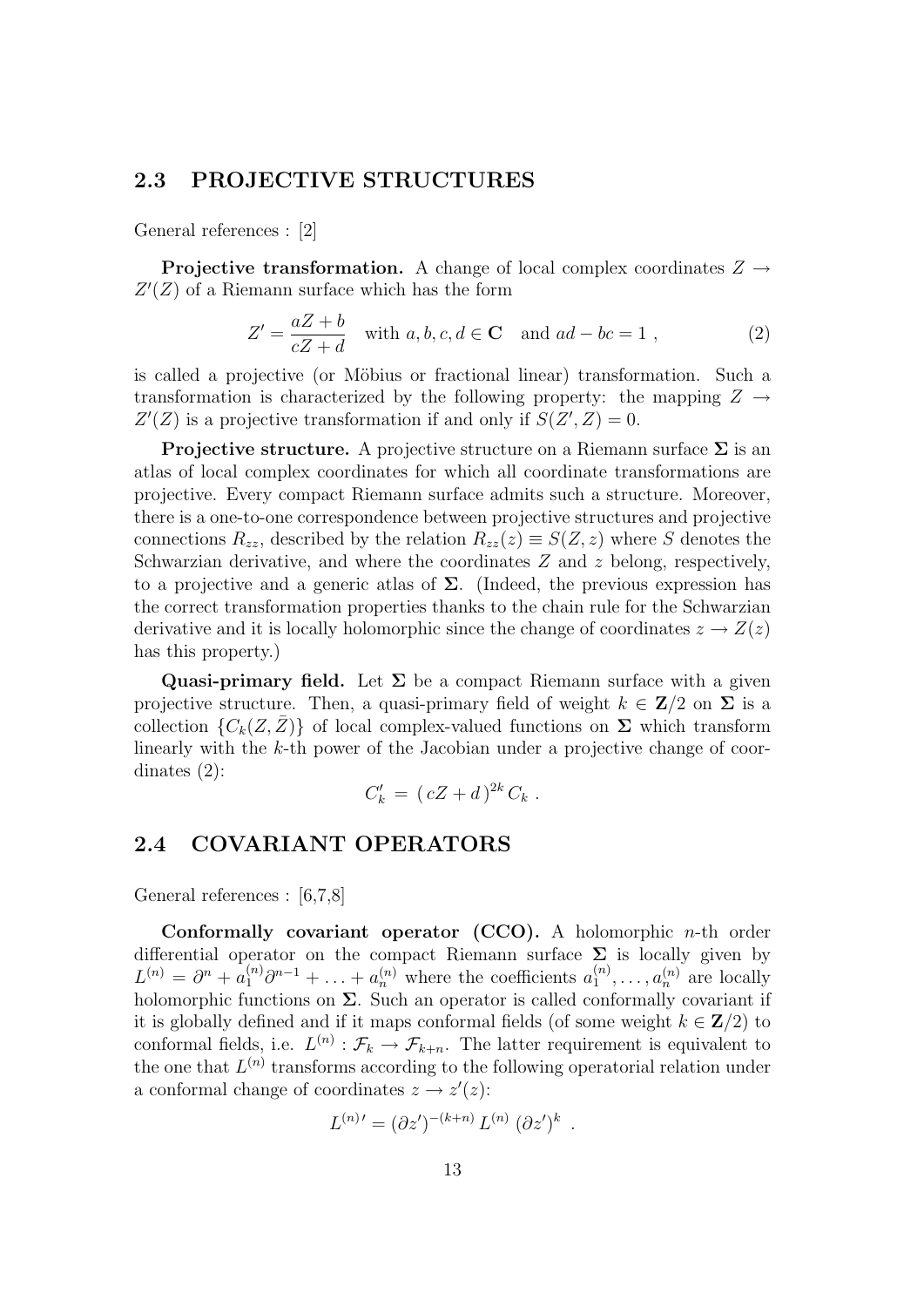This relation implies that  $k = \frac{1-n}{2}$  $\frac{-n}{2}$  and that the coefficient  $a_1^{(n)}$  $\int_1^{(n)}$  transforms linearly so that it can be set to zero (and indeed it always is). Moreover, it implies that  $a_2^{(n)}$  $\binom{n}{2}$  is a multiple of a projective connection R and that the remaining coefficients  $a_3^{(n)}$  $a_3^{(n)}, \ldots, a_n^{(n)}$  transform in a more complicated way than R. Thus, a conformally covariant operator (CCO) of order n on  $\Sigma$  is a globally well-defined map

$$
L^{(n)}: \mathcal{F}_{\frac{1-n}{2}} \longrightarrow \mathcal{F}_{\frac{1+n}{2}}
$$

with the local expression

$$
L^{(n)} = \partial^n + a_2^{(n)} \partial^{n-2} + \ldots + a_n^{(n)} \quad \text{with} \quad a_2^{(n)} = \frac{n(n^2 - 1)}{12} R \; .
$$

The following results apply equally well to the case where  $\Sigma$  is a real onedimensional manifold, in which case the changes of coordinates are diffeomorphisms.

Bol operator. The simplest way to construct CCO's consists of starting from the special coordinate system where  $a_2^{(n)} = 0$  (i.e. starting from projective coordinates  $Z$  and operators which are Möbius covariant) and then going over to generic local coordinates z by a conformal transformation  $Z \stackrel{conf.}{\longrightarrow} z$ : the dependence of the operators on the projective structure then translates into a dependence on a projective connection. The most basic example is provided by the *n*-th order derivative  $\partial_Z^n \equiv (\partial/\partial Z)^n$  acting on a quasi-primary field of weight  $1-n$  $\frac{-n}{2}$ . Upon passage  $Z \stackrel{conf.}{\longrightarrow} z$ , the quasi-primary field  $C_k$  becomes a primary field  $c_k$ , both fields being related by  $C_k(Z,\overline{Z}) = (\partial Z)^{-k} c_k(z,\overline{z})$ , and the Möbius covariant operator  $\partial_z^n$  becomes a CCO  $L_n$ , known as Bol operator [6]:

$$
\partial_Z^n C_{\frac{1-n}{2}} = (\partial Z)^{-\frac{1+n}{2}} L_n c_{\frac{1-n}{2}} \quad \text{or} \quad L_n = (\partial Z)^{\frac{1+n}{2}} \left(\frac{1}{\partial Z} \partial\right)^n (\partial Z)^{-\frac{1-n}{2}}.
$$

Thus, the Bol operator  $L_n$  represents the conformally covariant version of the differential operator  $\partial^n$ , the simplest cases being given by  $L_0 = 1, L_1 = \partial$  and

$$
L_2 = \partial^2 + \frac{1}{2}R \quad , \quad L_3 = \partial^3 + 2R\partial + (\partial R)
$$
  

$$
L_4 = \partial^4 + 5R\partial^2 + 5(\partial R)\partial + \frac{3}{2}[(\partial^2 R) + \frac{3}{2}R^2] \quad ,
$$

where  $R_{zz}(z) \equiv S(Z, z)$  represents a projective connection.

A useful result (which holds locally on a generic compact Riemann surface  $\Sigma$  and globally if the genus of  $\Sigma$  is one) is the following factorization of Bol operators. Suppose the projective connection  $R$  comes from an affine connection  $\gamma$ , i.e.  $R = \partial \gamma - \frac{1}{2}$  $\frac{1}{2}\gamma^2$ . Writing  $n = 2l + 1$  with  $l = 0, \frac{1}{2}$  $\frac{1}{2}$ , 1,  $\frac{3}{2}$  $\frac{3}{2}, \ldots$ , the Bol operator  $L_n$  is then given by  $L_n = \nabla_{(l)} \nabla_{(l-1)} \cdots \nabla_{(-l)}$ .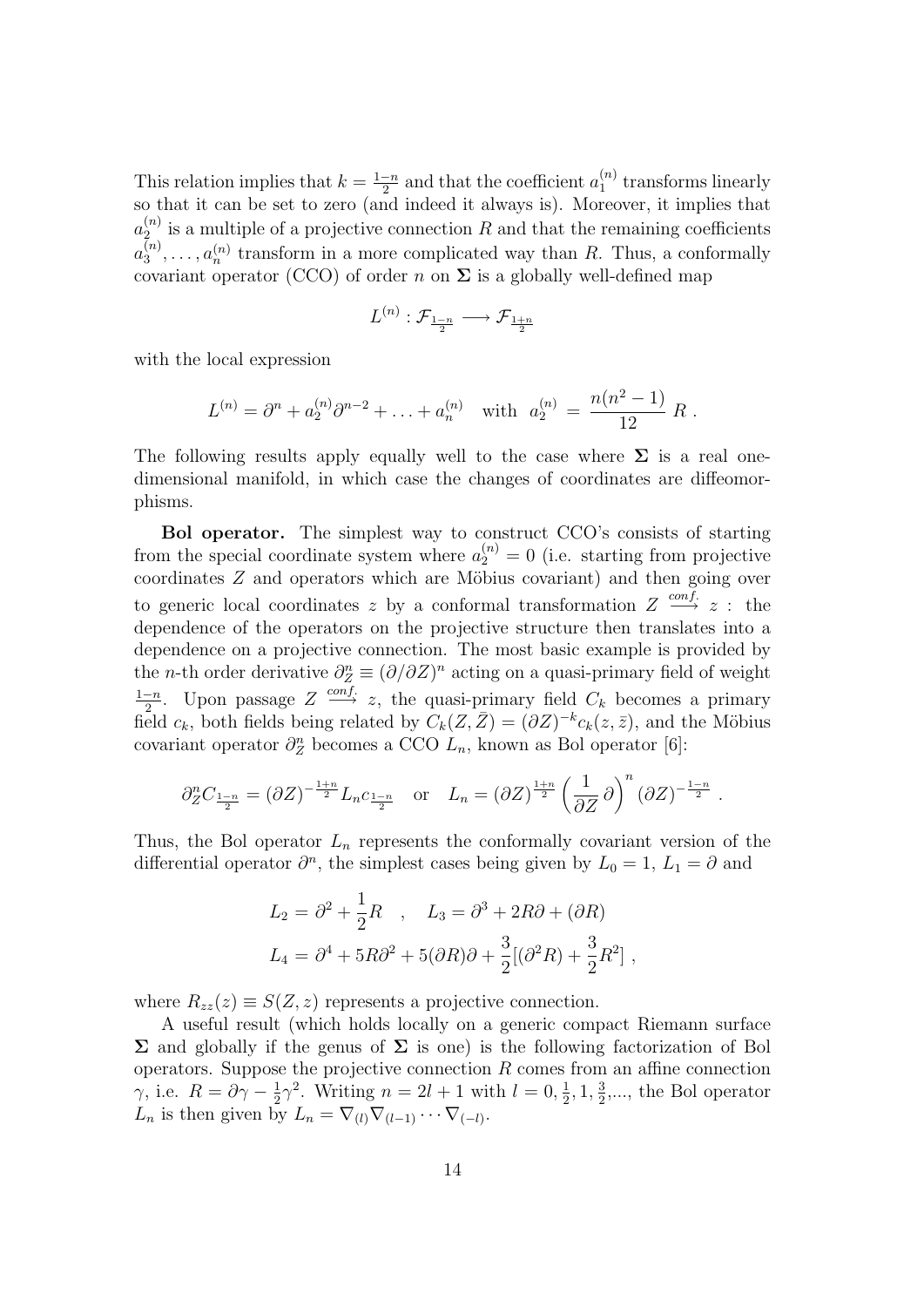The Bol operators admit a wide range of applications, both in mathematics and physics. In complex analysis, these applications include invariants of differential equations, the theory of Hankel operators and twistor theory. In physics, the basic operator  $L_2$  (which is known as Hill operator) appears in the Lax representation of the KdV equation while  $L_3$  appears in the Poisson brackets for the Virasoro algebra or in the conformal Ward identity. Furthermore, Bol operators appear in the Wess-Zumino-Witten (WZW) model and they are related to the null- or singular vectors in the Verma module of the Virasoro algebra [7].

**Other CCO's.** A second class of CCO's (which exists for each  $n \geq 3$ ) is given by operators  $M_{w_3}^{(n)}, \ldots, M_{w_n}^{(n)}$  which do not only depend on the projective structure, but also, in a linear way, on conformal fields  $w_3, \ldots, w_n$ . Rather than giving a general formula in terms of projective coordinates [6,7,8], we present the explicit expression for some of these CCO's:

$$
M_{w_n}^{(n)} = w_n , \quad M_{w_{n-1}}^{(n)} = w_{n-1}\partial + \frac{1}{2}(\partial w_{n-1})
$$
  

$$
M_{w_{n-2}}^{(n)} = w_{n-2}[\partial^2 - \frac{1-n}{2}R] + (\partial w_{n-2})\partial + \frac{n-1}{2(2n-3)}[\partial^2 - (n-2)R]w_{n-2}.
$$

Classification theorem for CCO's. The two classes of CCO's that we just presented already exhaust all cases according to the following classification theorem: Any CCO can be reparametrized in the following way in terms of the projective connection R and  $n-2$  conformal fields  $w_3, \ldots, w_n$ :

$$
L^{(n)} = L_n + M_{w_3}^{(n)} + \ldots + M_{w_n}^{(n)} \tag{3}
$$

The relation between the coefficients  $a_3^{(n)}$  $a_3^{(n)}, \ldots, a_n^{(n)}$  and the conformal fields  $w_3, \ldots, w_n$  is given by differential polynomials which involve R and this relation is invertible.

The parametrization (3) of  $L^{(n)}$  in terms of the energy-momentum tensor and some conformal fields is very helpful for the construction and formulation of  $W_n$ -algebras. These operators also appear in the construction of hierarchies of integrable equations, e.g.  $L^{(3)} = L_3 + M_{w_3}^{(3)} = L_3 + w_3$  yields the Boussinesq sequence.

Gordan's transvectant and multilinear operators. Apart from the linear CCO's considered up to now, one can introduce multilinear CCO's. There exists a unique bilinear CCO  $J(\cdot, \cdot)$  known as Gordan's transvectant. The latter encompasses the CCO's  $M_{w_k}^{(n)}$  in the sense that  $M_{w_k}^{(n)}c \propto J(w_k, c)$ . The bilinear operator  $J(\cdot, \cdot)$  as well as higher multilinear CCO's appear in the defining relations of  $W_n$ -algebras.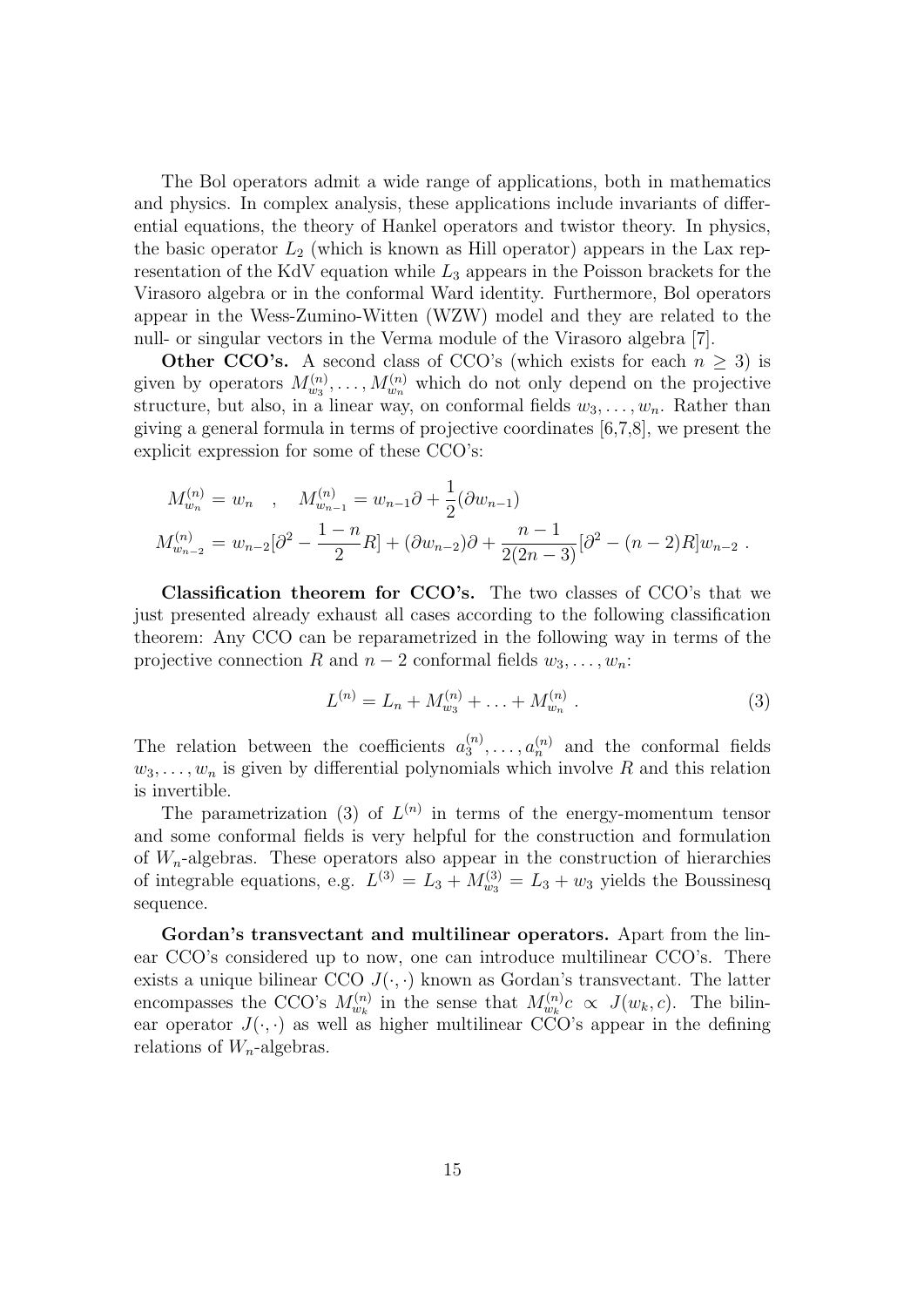## 2.5 W-ALGEBRAS

General references : [9,10,7,8]

 $W_n$ -algebra. The so-called  $W_n$ -algebra (with  $n \geq 3$ ), which was introduced by Zamolodchikov [9], is a non-linear generalization of the Virasoro algebra (i.e. the two-dimensional conformal algebra). The variable  $a_2^{(n)}$  $2^{(n)}$  (corresponding to the energy-momentum tensor in two-dimensional conformal field theory) and the conformal fields  $w_k$  (with  $3 \leq k \leq n$ ), which parametrize a general CCO of order *n*, can be viewed as generators of the classical  $W_n$ -algebra [7]. In fact, the coefficient  $a_2^{(n)}$  $\binom{n}{2}$ , i.e. a projective connection multiplied by the factor  $k_n =$  $\frac{1}{12}n(n^2-1)$ , generates the classical Virasoro algebra through the Poisson brackets

$$
\{a_2^{(n)}(z'), a_2^{(n)}(z)\} = [k_n \partial^3 + 2a_2^{(n)} \partial + (\partial a_2^{(n)})] \delta(z - z')
$$
  
=  $k_n L_3 \delta(z - z')$ ,

where  $L_3$  denotes the third-order Bol operator. The Poisson bracket of  $a_2^{(n)}$  with  $w_k$  expresses the fact that  $w_k$  is a conformal field of weight k:

$$
\{a_2^{(n)}(z'), w_k(z)\} = [(\partial w_k) + k w_k \partial] \delta(z - z').
$$

For  $n = 3 = k$ , the brackets for  $w_3$  read as

$$
\{w_3(z'), w_3(z)\} = -\frac{1}{6}L_5\delta(z-z') ,
$$

where  $L_5$  denotes the fifth-order Bol operator. This expression coincides with the second Poisson brackets for the Boussinesq equation. For generic values of n, and for the central terms appearing in quantum W-algebras, we refer to [7]. The wide range of applications of  $W_n$ -algebras in two-dimensional conformal field theory, string theory, quantum gravity, statistical mechanics or integrable models is addressed in [10].

Matrix representation of CCO's and zero curvature construction of  $W_n$ -algebras. The CCO's  $L_n$  and  $M_{w_k}^{(n)}$  admit a matrix representation which is related to the principal embedding of the Lie algebra  $sl(2)$  into  $sl(n)$  [7]. Since  $sl(2)$  is the Lie algebra of the Möbius group, this algebraic relationship reflects the fact that the CCO's arise from Möbius covariant operators. We illustrate the matrix representation of  $L^{(3)} = L_3 + w_3$  by rewriting the scalar, conformally covariant differential equation

$$
0 = L^{(3)} f_3 \equiv \left[ \partial^3 + 2R\partial + (\partial R) + w_3 \right] f_3 \quad \text{with } f_3 \in \mathcal{F}_{-\frac{1}{2}}
$$

as a system of three first-order differential equations:

$$
\vec{0} = (\partial - \mathcal{A})\vec{F} \quad \text{with } \mathcal{A} = \begin{bmatrix} 0 & -R & -w_3 \\ 1 & 0 & -R \\ 0 & 1 & 0 \end{bmatrix} , \quad \vec{F} = \begin{bmatrix} f_1 \\ f_2 \\ f_3 \end{bmatrix}.
$$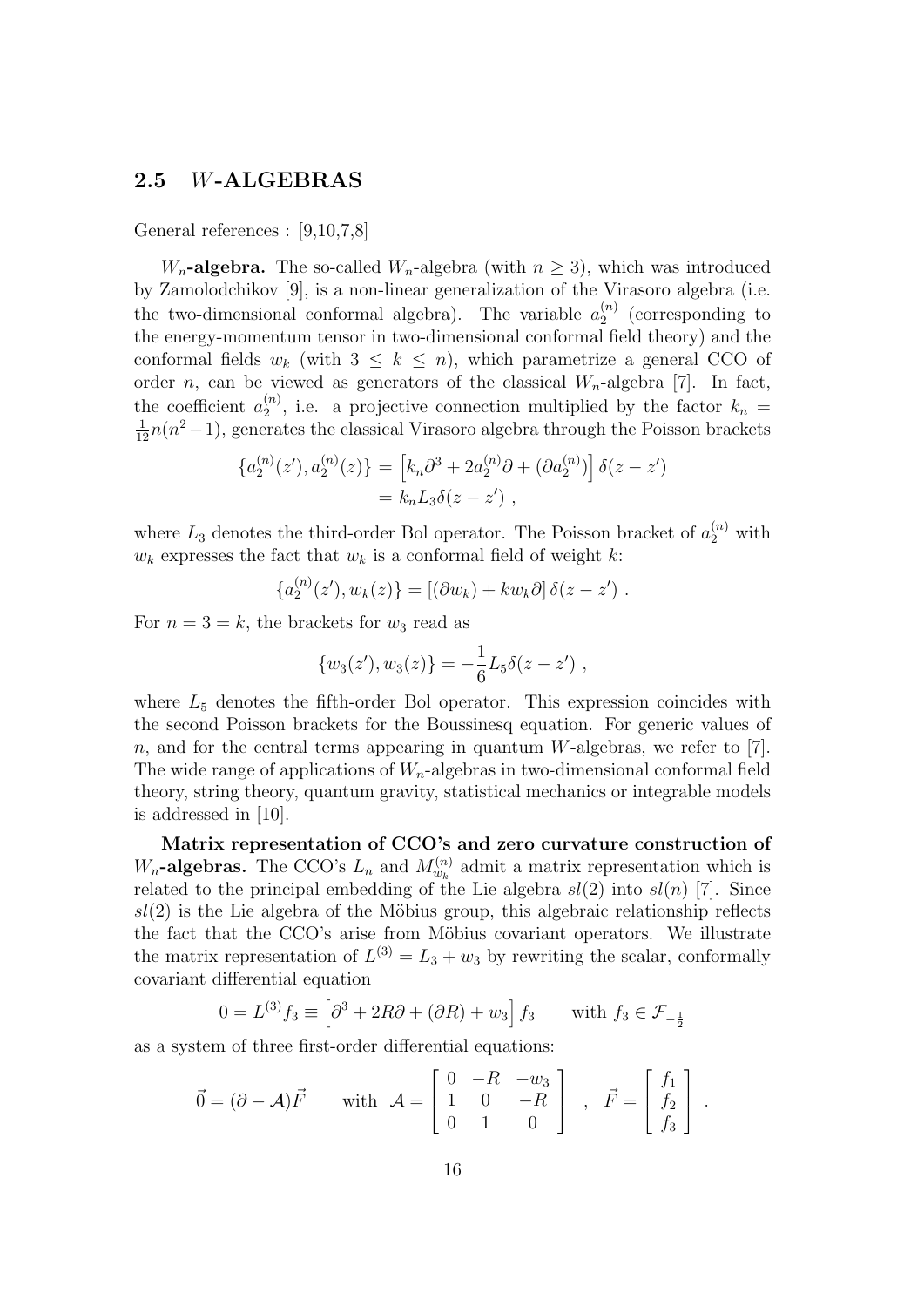The matrix  $\mathcal A$  can be viewed as the z-component of a two-dimensional gauge connection with values in the Lie algebra  $sl(3)$ . After supplementing A with a  $\bar{z}$ component, one can derive the  $W_3$ -algebra by imposing a zero curvature condition on the connection [11,8].

### 2.6 BIBLIOGRAPHY

[1] L. Bers, "Riemann surfaces", Lect.Not.B39 (Courant Institute of Mathematical Sciences, New York University, 1958).

[2] R.C. Gunning, "Lectures on Riemann surfaces" (Princeton University Press, 1966).

[3] S. Lazzarini and R. Stora, in "Stochastics, Algebra and Analysis in Classical and Quantum Dynamics", S.Albeverio et al., eds. (Kluwer Academic Publishers, 1990); in "Knots, Topology and Quantum Field Theories", 13th John Hopkins Workshop, L.Lusanna, ed. (World Scientific, 1989).

[4] F. Delduc and F. Gieres, Class. Quantum Grav. 7 (1990) 1907.

[5] D. Friedan, E.J. Martinec and S.H. Shenker, Nucl.Phys.B 271 (1986) 93; A.A. Belavin and V.G. Knizhnik, Phys.Lett.B 168 (1986) 201; A.A. Belavin, A.M. Polyakov and A.B. Zamolodchikov, Nucl.Phys.B 241 (1984) 333.

[6] G. Bol, Abh.Math.Sem.Hamburger Univ. Bd.16, Heft 3 (1949) 1; B. Gustafsson and J. Peetre, Nagoya Math.J. 116 (1989) 63; in "Function spaces, operators and non-linear analysis", L.Päivärinta, ed., Pitman Research Notes in Math. Series (Longman, Harlow 1989).

[7] Ph. Di Francesco, C. Itzykson and J.-B. Zuber, Commun.Math.Phys. 140 (1991) 543; M. Bauer, Ph. Di Francesco, C. Itzykson and J.-B. Zuber, Nucl.Phys.B 362 (1991) 515.

[8] F. Gieres, Int.J.Mod.Phys. A8 (1993) 1; in "Supersymmetries and Quantum Symmetries 1999", E.A. Ivanov et al., eds. (JINR, Dubna 2000), nlin.si/0002036.

[9] A.B. Zamolodchikov, Theor.Math.Phys. 65 (1985) 1205; V.A. Fateev and S.L. Lukyanov, Int.J.Mod.Phys. A3 (1988) 507.

[10] A. Bilal, in "Spring School on String Theory and Quantum Gravity", Trieste, Italy, Apr 15-23, 1991.

[11] A. Bilal, V.V. Fock and I.I. Kogan, Nucl.Phys.B 359 (1991) 635.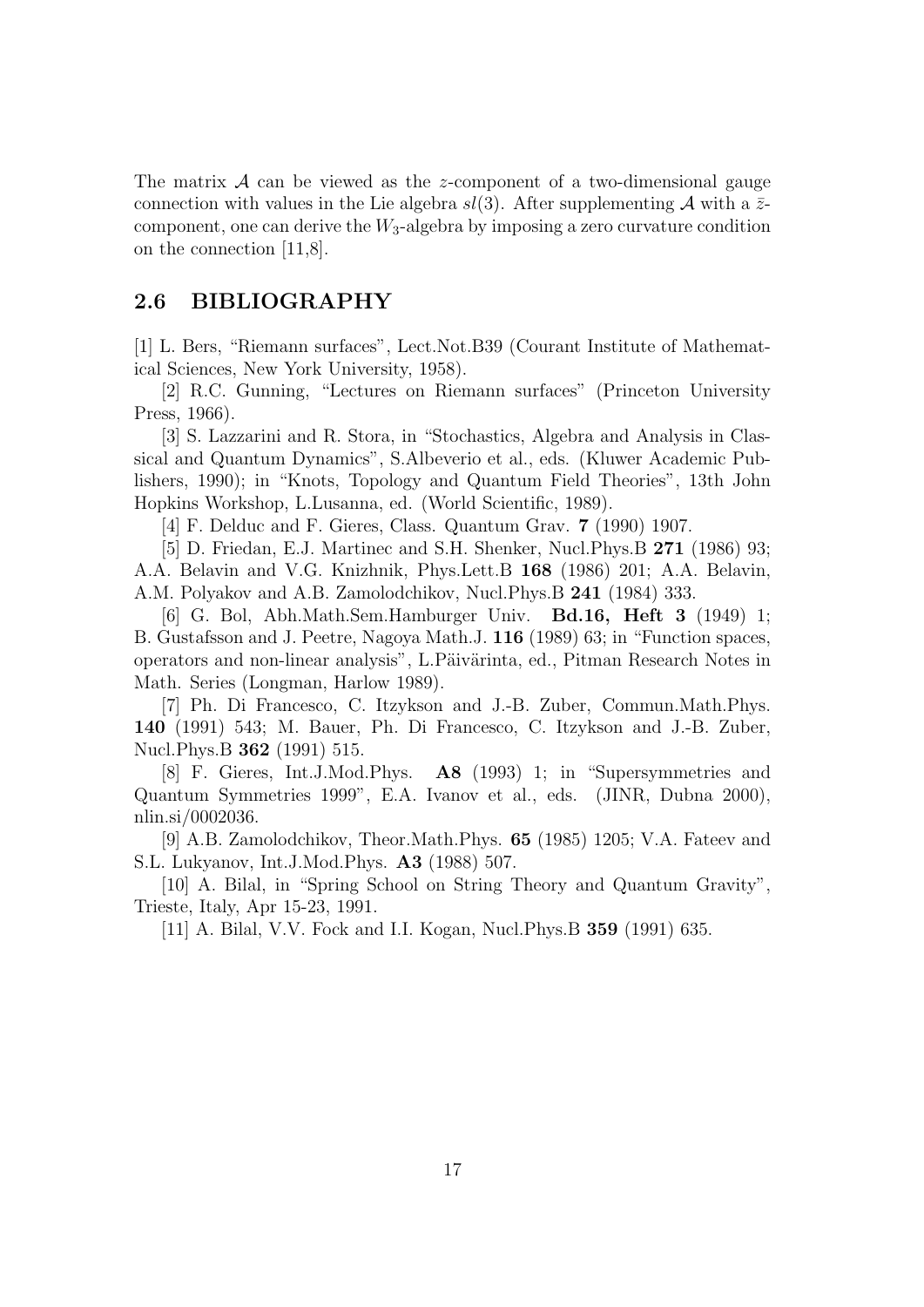# 3 SUPER RIEMANN SURFACES

# 3.1 SUPER BELTRAMI DIFFERENTIALS

**Super Riemann surface.** A  $N = 1$  super Riemann surface (SRS)  $S\Sigma$  is locally parametrized by coordinates  $z = (z, \theta)$  with z even and  $\theta$  odd [1,2]. The canonical derivatives (representing the canonical basis of the super tangent space) are given by  $(\partial, D = \partial_{\theta} + \theta \partial)$  where  $\partial \equiv \partial/\partial z$  and  $\partial_{\theta} \equiv \partial/\partial \theta$ . By definition, any two sets of local coordinates on the SRS,  $z$  and  $z'$ , are related by a superconformal transformation  $\mathbf{z} \to \mathbf{z}'(\mathbf{z})$ , i.e. a transformation satisfying  $Dz' = \theta'(D\theta')$ . This condition implies  $D = (D\theta')D'$  (i.e. the fundamental derivative D transforms linearly, just as  $\partial$  does in the non-supersymmetric case) and  $(D\theta')(D'\theta) = 1$ .

The canonical basis of the super cotangent space is given by the super 1-forms

$$
e^z \equiv dz + \theta d\theta \ , \quad e^{\theta} \equiv d\theta \ ,
$$

which satisfy the structure relations  $de^z = -e^{\theta}e^{\theta}$ ,  $de^{\theta} = 0$ .

Supercomplex structures and super Beltrami differentials. An atlas of superconformal coordinates on  $S\Sigma$  defines a supercomplex structure or, equivalently, a superconformal class of vielbein fields. These structures are parametrized by super Beltrami coefficients  $H_{\bar{\theta}}^z$ ,  $H_{\theta}^z$  (as well as the complex conjugate variables) all of which are odd superfields. More precisely [3], the parametrization is described by choosing a reference coordinate system, denoted by small coordinates  $(z, \bar{z}, \theta, \bar{\theta})$ , and expressing the canonical 1-forms of the coordinate system  $(Z, Z, \Theta, \Theta)$  with respect to the corresponding 1-forms of the reference coordinate system:

$$
e^{Z} = \left[e^{z} + e^{\bar{z}}H_{\bar{z}}^{z} + e^{\theta}H_{\theta}^{z} + e^{\bar{\theta}}H_{\bar{\theta}}^{z}\right]\Lambda_{z}^{Z}
$$

$$
e^{\Theta} = \left[e^{z} + e^{\bar{z}}H_{\bar{z}}^{z} + e^{\theta}H_{\theta}^{z} + e^{\bar{\theta}}H_{\bar{\theta}}^{z}\right]\tau_{z}^{\Theta}
$$

$$
+ \left[e^{\theta}H_{\theta}^{{\theta}} + e^{\bar{z}}H_{\bar{z}}^{{\theta}} + e^{\bar{\theta}}H_{\bar{\theta}}^{{\theta}\right]\sqrt{\Lambda_{z}}^{Z}
$$

(and CC). Locally, the coefficients  $H_{\bar{\theta}}^z$ ,  $H_{\theta}^z$  take the form

$$
H_{\bar{\theta}}^z = \frac{\bar{D}Z - \Theta \bar{D}\Theta}{\partial Z + \Theta \partial \Theta} , \quad H_{\theta}^z = \frac{DZ - \Theta D\Theta}{\partial Z + \Theta \partial \Theta}
$$

and the factors  $\Lambda$ ,  $\tau$  are given by  $\Lambda = \partial Z + \Theta \partial \Theta$ ,  $\tau = \partial \Theta$ . The structure relations for  $e^Z$  and  $e^{\Theta}$  imply that the coefficients 'H' depend only on two independent ones, namely  $H_{\bar{\theta}}^z$  and  $H_{\theta}^z$  and they imply that the integrating factor  $\Lambda$  is the only independent one, the factor  $\tau$  depending on it and on the 'H'. The superfield  $H_{\bar{\theta}}^z$  admits a component field expansion

$$
H_{\bar{\theta}}^z = \sigma_{\bar{\theta}}^z + \theta v^z + \bar{\theta} \mu_{\bar{z}}^z + \theta \bar{\theta} [-i \alpha_{\bar{z}}^{\theta}],
$$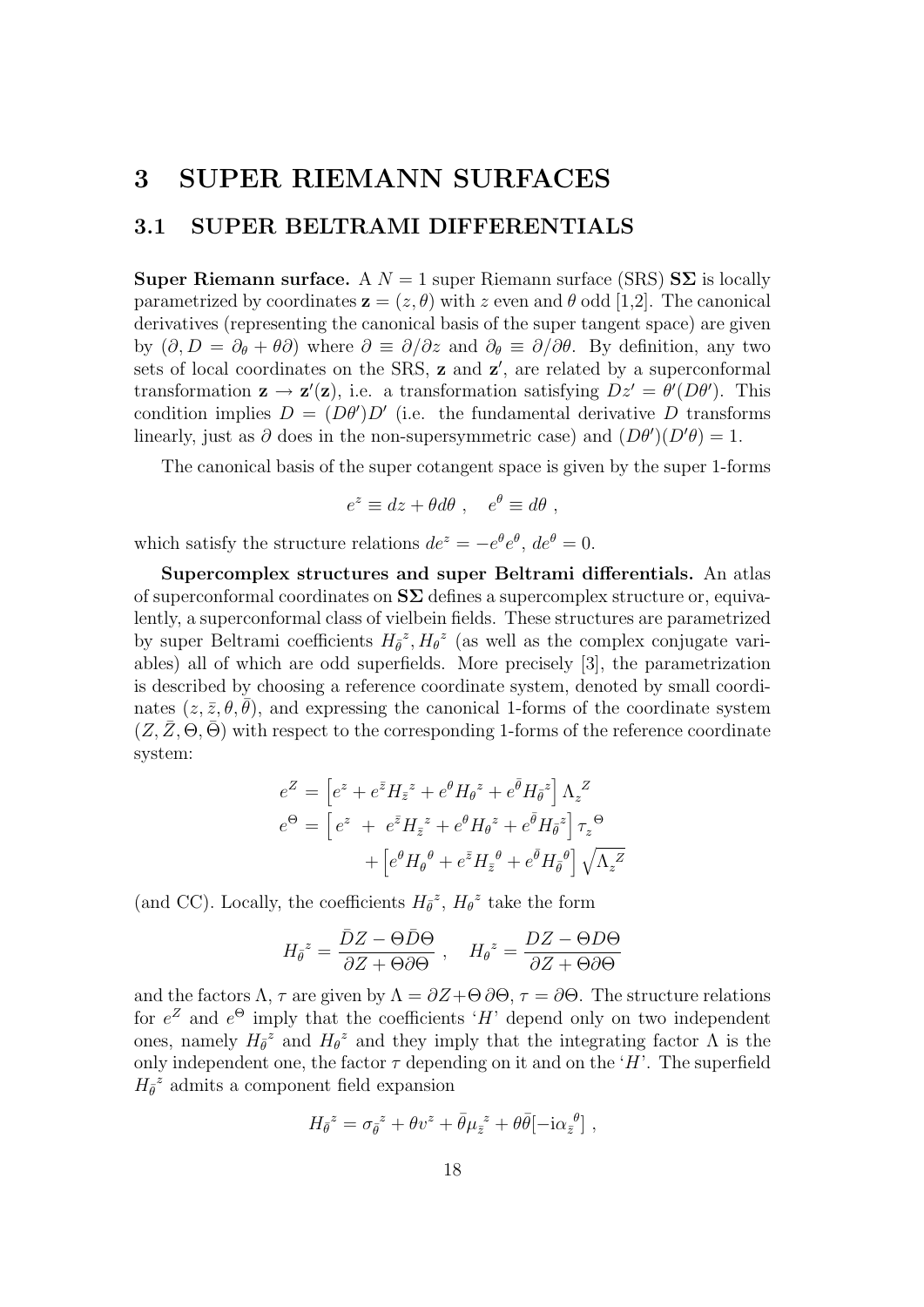where  $\mu_{\bar{z}}^z$  and  $\alpha_{\bar{z}}^{\theta}$  denote, respectively, the ordinary Beltrami coefficient and its fermionic partner, the so-called Beltramino. The other space-time components of  $H_{\bar{\theta}}^z$ , as well as all components of the superfield  $H_{\theta}^z$ , represent auxiliary fields in the sense of supersymmetric field theories: these auxiliary fields vanish if the geometry is restricted by supergauge conditions of Wess-Zumino-type. Actually, it is natural to consider the restriction of the geometry defined by the equation  $H_{\theta}^z = 0$  (and CC) since this condition is invariant under superconformal changes of coordinates. Yet, this constraint implies that the superdiffeomorphism group has to be restricted to the subgroup which leaves it stable [3]. At the infinitesimal level, the corresponding stability condition is given by  $C^{\theta} = \frac{1}{2}DC^{z}$  (and CC) where the superfields

$$
C^z \equiv \Xi^z + \Xi^{\bar{z}} H_{\bar{z}}^z + \Xi^{\theta} H_{\theta}^z + \Xi^{\bar{\theta}} H_{\bar{\theta}}^z
$$

$$
C^{\theta} \equiv \Xi^{\theta} H_{\theta}^{\ \theta} + \Xi^{\bar{z}} H_{\bar{z}}^{\ \theta} + \Xi^{\bar{\theta}} H_{\bar{\theta}}^{\ \theta}
$$

parametrize infinitesimal superdiffeomorphisms generated by the supervector field  $\Xi \cdot \partial \equiv \Xi^z \partial_z + \Xi^{\bar{z}} \partial_{\bar{z}} + \Xi^{\theta} D_{\theta} + \Xi^{\bar{\theta}} D_{\bar{\theta}},$  the latter being a function of the coordinates  $(z, \bar{z}, \theta, \bar{\theta})$ . For  $H_{\theta}^z = 0$ , the differential equation satisfied by the integrating factor  $\Lambda$  takes the simple form

$$
[\bar{D} - H_{\bar{\theta}}^{\ z}\partial + \frac{1}{2}(DH_{\bar{\theta}}^{\ z})D]\Lambda = (\partial H_{\bar{\theta}}^{\ z})\Lambda .
$$

Transformation laws and holomorphic factorization. For  $H_{\theta}^z = 0$ , the transformation law of  $H_{\bar{\theta}}^z$  under a superconformal change of coordinates  $\mathbf{z} \to \mathbf{z}'(\mathbf{z})$  is given by  $(H_{\bar{\theta}}^z)' = (\bar{D}\bar{\theta}')^{-1}(D\theta')^2 H_{\bar{\theta}}^z$ . Moreover, the transformation law of  $H_{\theta}^{\ z}$  under infinitesimal superdiffeomorphisms reads as [3,4]

$$
\delta H_{\bar{\theta}}^z = [\bar{D} - H_{\bar{\theta}}^z \partial + \frac{1}{2} (DH_{\bar{\theta}}^z)D + (\partial H_{\bar{\theta}}^z]C^z.
$$

In the Wess-Zumino supergauge, the induced variations of the ordinary Beltrami differential and of its fermionic partner take the form

$$
\delta\mu = [\bar{\partial} - \mu\partial + (\partial\mu)]c + \frac{1}{2}\alpha\epsilon
$$
  

$$
\delta\alpha = [\bar{\partial} - \mu\partial + \frac{1}{2}(\partial\mu)]\epsilon + c\partial\alpha - \frac{1}{2}\alpha\partial c,
$$

where  $c^z \equiv \xi^z + \xi^{\bar{z}} \mu_{\bar{z}}^z$  parametrizes infinitesimal diffeomorphisms and  $\epsilon^{\theta} \equiv$  $\xi^{\theta} + \xi^{\bar{z}} \alpha_{\bar{z}}^{\ \theta}$  local supersymmetry transformations on the underlying Riemann surface. Thus, the chosen parametrization makes the property of holomorphic factorization [5] manifest, both at the level of superfields and component fields.

Superconformal classes of vielbeins. The Beltrami parametrization of the metric on a Riemann surface can be rewritten in terms of orthonormal frame fields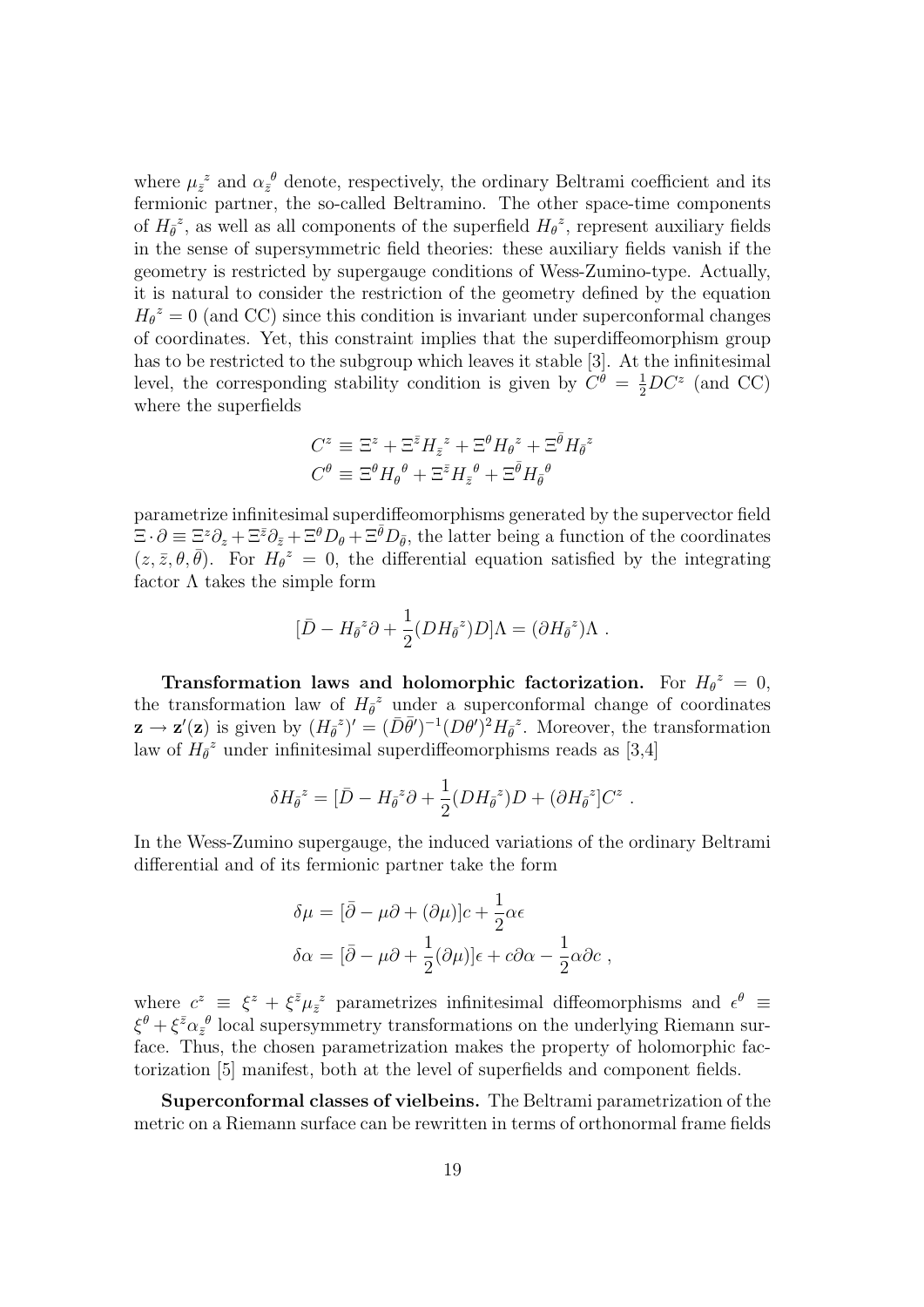(the so-called zweibein forms) and these expressions can be extended to superspace [4]. Thus, one writes the super zweibein forms in terms of superconformal factors (transforming under super Weyl transformations) and Beltrami superfields 'H' which parametrize superconformal classes of zweibeins. This approach to super Beltrami differentials leads to the same results as the parametrization of supercomplex structures presented above, but it is less economical due to the fact that one has to deal with super Weyl transformations.

# 3.2 SUPER DERIVATIVES AND CONNECTIONS

General references : [6]

For a  $N = 1$  SRS  $S\Sigma$ , it is convenient to denote the Jacobian of the superconformal change of coordinates  $z \to z'(z)$  by  $e^{-w} \equiv D\theta'$ .

**Superconformal field.** Let  $n$  be an integer. Then, a superconformal field of weight  $\frac{n}{2}$  on  $S\Sigma$  is a superfield with the transformation property  $C'_n(z',\bar{z}')$  $e^{nw}C_n(\mathbf{z},\bar{\mathbf{z}})$  with respect to a superconformal change of coordinates [1,8]. The field  $C_n$  is taken to have Grassmann parity  $(-)^n$  and the space of these fields is denoted by  $\mathcal{F}_n$ .

Superaffine connection. A superaffine connection on  $S\Sigma$  is a collection  $\{\Gamma_{\theta}(\mathbf{z},\bar{\mathbf{z}})\}\$  of odd superfields which are locally superanalytic (i.e.  $D\Gamma_{\theta}=0$ ) and which transform under a superconformal change of coordinates as

$$
\Gamma_{\theta'}(\mathbf{z}') = \mathrm{e}^w [\Gamma_{\theta}(\mathbf{z}) - D_{\theta}w] .
$$

Supercovariant derivative. Given a superaffine connection, one can locally define a supercovariant derivative which maps superconformal fields to superconformal fields:

$$
\nabla_{(n)} : \mathcal{F}_n \longrightarrow \mathcal{F}_{n+1} \nC_n \longrightarrow \nabla_{(n)} C_n \equiv (D_\theta + n \Gamma_\theta) C_n .
$$

Super Schwarzian derivative. The super Schwarzian derivative of the coordinate transformation  $z \rightarrow z'(z)$  is defined by [1,8]

$$
\mathcal{S}(\mathbf{z}', \mathbf{z}) = -[D^3 w + (\partial w)(Dw)]
$$
  
= 
$$
\frac{\partial^2 \theta'}{\partial \theta'} - 2 \frac{(\partial \theta') (D^3 \theta')}{(D \theta')^2}.
$$

Under the composition of superconformal transformations,  $z \rightarrow z' \rightarrow z''$ , it transforms according to the chain rule

$$
\mathcal{S}(\mathbf{z}^{\prime\prime},\mathbf{z}) = e^{-3w} \mathcal{S}(\mathbf{z}^{\prime\prime},\mathbf{z}^{\prime}) + \mathcal{S}(\mathbf{z}^{\prime},\mathbf{z}) \ .
$$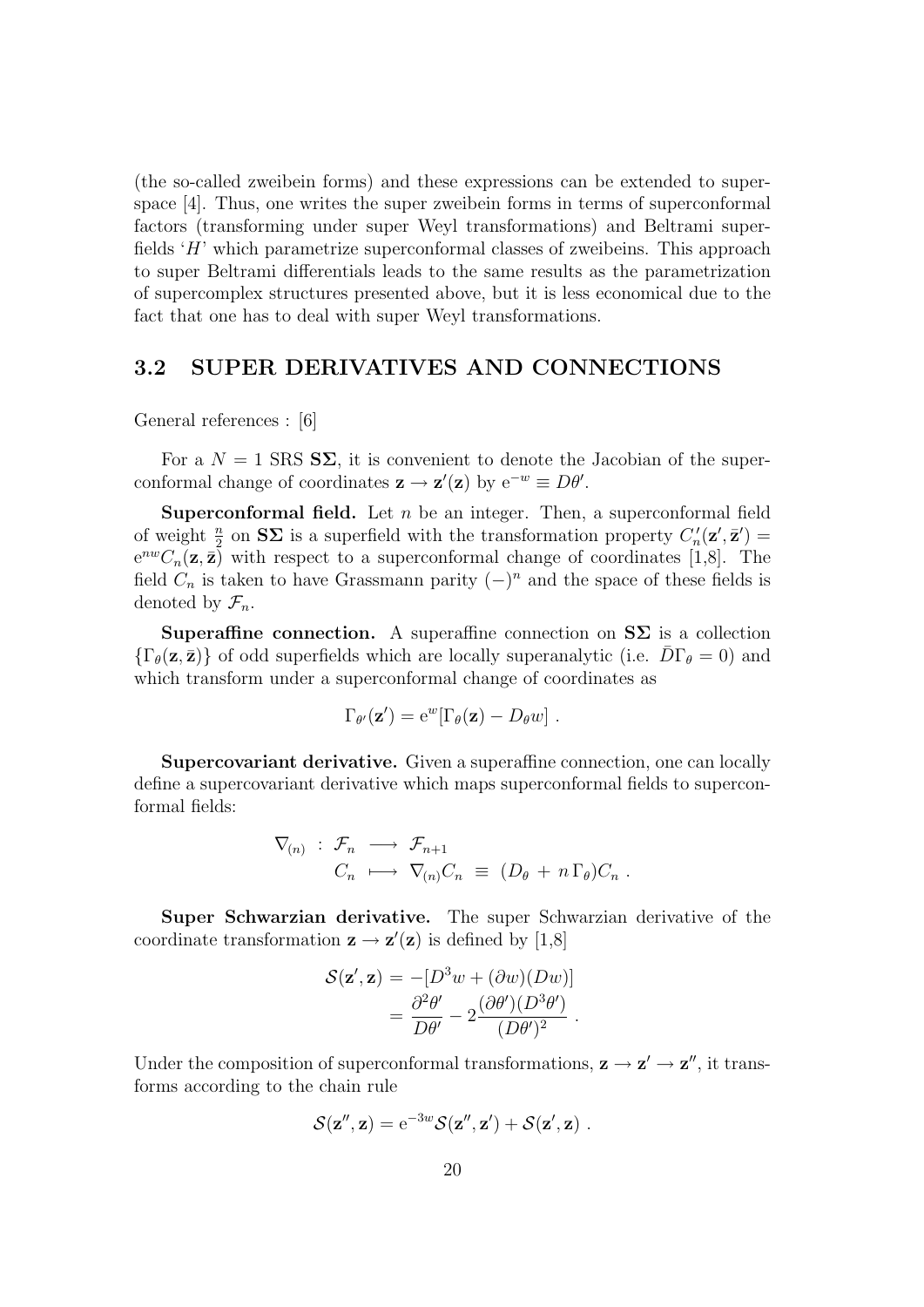Superprojective connection. A superprojective (or super Schwarzian) connection on  $S\Sigma$  is an expression  $R$  that is locally given by a collection of odd superfields  $\mathcal{R}_{z\theta}$  which are locally superanalytic (i.e.  $D\mathcal{R}_{z\theta} = 0$ ) and which transform under a superconformal change of coordinates according to

$$
\mathcal{R}_{z'\theta'}(\mathbf{z}') = \mathrm{e}^{3w} [\mathcal{R}_{z\theta}(\mathbf{z}) - \mathcal{S}(\mathbf{z}', \mathbf{z})] .
$$

From  $\bar{D}^2 = \bar{\partial}$  and  $\bar{D}R_{z\theta} = 0$ , it follows that  $\bar{\partial}R_{z\theta} = 0$ . Thus, the superfield  $\mathcal{R}_{z\theta}$ admits a  $\theta$ -expansion of the form

$$
\mathcal{R}_{z\theta}(z,\theta) = \frac{1}{2}\rho_{z\theta}(z) + \theta[\frac{1}{2}R_{zz}(z)]
$$

and the transformation law of  $\mathcal{R}_{z\theta}$  implies that its component  $R_{zz}$  transforms like an ordinary projective connection up to supersymmetric contributions. The difference of two superprojective connections is a superanalytic quadratic differential and therefore these connections define a superaffine space; the space of equivalence classes of such connections has dimension  $3q - 3|2q - 2$ .

If Γ is a superaffine connection, then  $\mathcal{R}_{z\theta} \equiv -[\partial \Gamma_{\theta} + \Gamma_{\theta}(D\Gamma_{\theta})]$  represents a superprojective connection. The last equation is formally identical to the super Miura transformation which is relevant for the study of super KdV equations.

### 3.3 SUPERPROJECTIVE STRUCTURES

Superprojective transformation. Coordinates  $\mathbf{Z} = (Z, \Theta)$  belonging to a superprojective atlas of a SRS are related to each other by superprojective (super Möbius) transformations  $[1,8]$ . These are superconformal changes of coordinates  $\mathbf{Z} \to \mathbf{Z}'(\mathbf{Z})$  for which the super Schwarzian derivative vanishes, i.e.  $\mathcal{S}(\mathbf{Z}', \mathbf{Z}) = 0$ . Direct integration of this equation and of the superconformal condition  $D_{\Theta}Z' =$  $\Theta'(D_\Theta \Theta')$  gives [9]

$$
Z' = \frac{aZ + b}{cZ + d} + \Theta \frac{\gamma Z + \delta}{(cZ + d)^2}
$$

$$
\Theta' = \frac{\gamma Z + \delta}{cZ + d} + \Theta \frac{1 + \frac{1}{2}\delta\gamma}{cZ + d}
$$

with  $ad - bc = 1$ . Here, a, b, c, d are even and  $\gamma$ ,  $\delta$  odd constants; the parameters have been redefined in such a way that the even part of the transformation for Z coincides with ordinary projective transformations. The associated Jacobian then reads  $D_{\Theta} \Theta' = (\tilde{c} Z + \tilde{d} + \Theta \tilde{\gamma})^{-1}$  with  $\tilde{c} = c(1 - \frac{1}{2})$  $\frac{1}{2}\delta\gamma$ ),  $\tilde{d} = d(1 - \frac{1}{2})$  $\frac{1}{2}\delta\gamma),$  $\tilde{\gamma} = c\delta - d\gamma.$ 

Superprojective structure. On a compact SRS, there is a one-to-one correspondence between superprojective connections and superprojective structures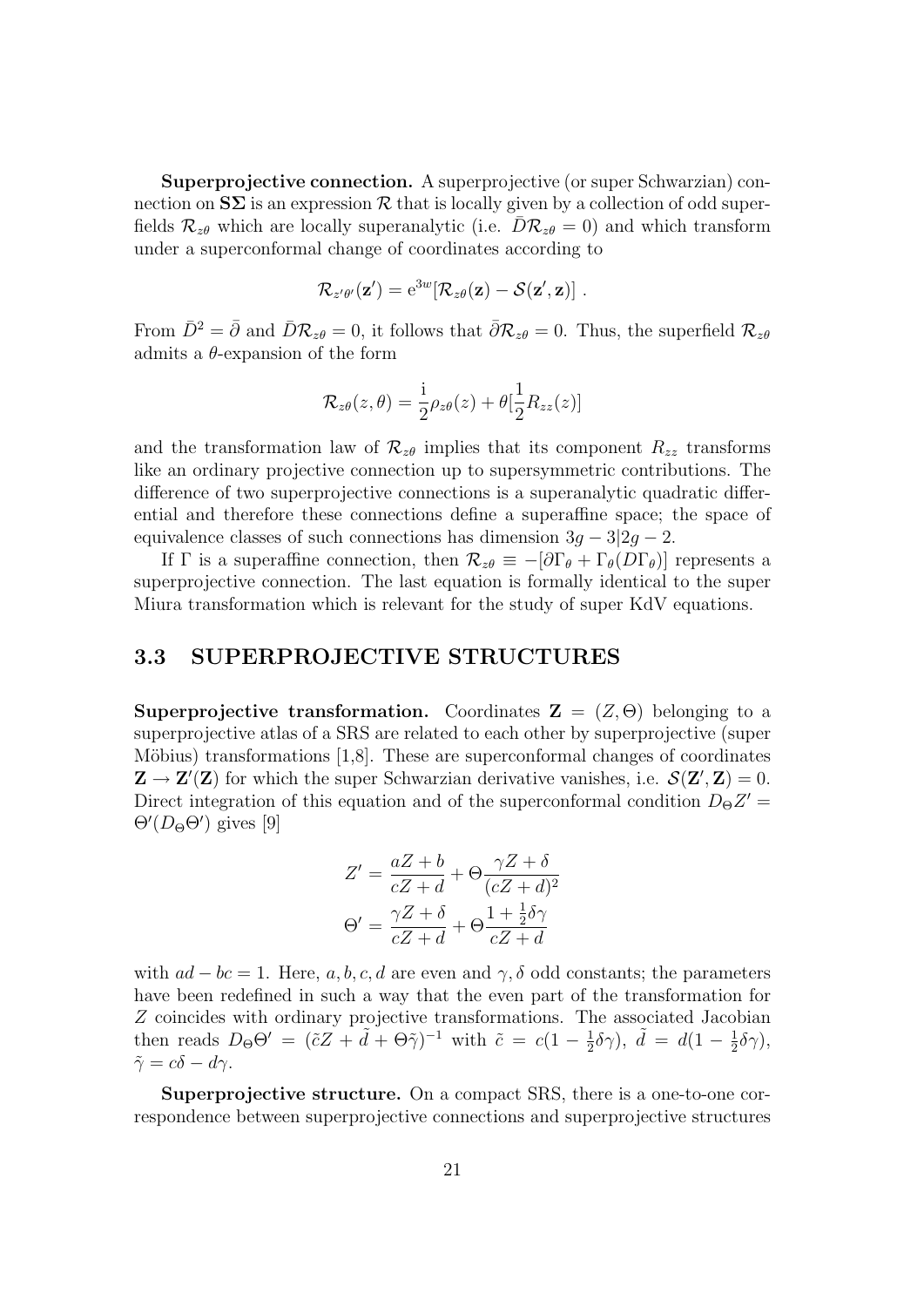(i.e. superprojective atlases) [6]. This relation is expressed by  $\mathcal{R}_{z\theta}(\mathbf{z}) = \mathcal{S}(\mathbf{Z}, \mathbf{z})$ where **Z** belongs to a superprojective coordinate system and **z** to a generic one. In fact, the so-defined expression transforms correctly with respect to a superconformal change of z and it is inert under a super Möbius transformation of Z.

Quasi-primary superfield. A superfield  $C_n(\mathbf{Z})$  (with *n* integer) transforming covariantly with respect to superprojective changes of coordinates,  $\mathcal{C}'_n(\mathbf{Z}')$  $(D_{\Theta} \Theta')^{-n} \mathcal{C}_n(\mathbf{Z})$ , is called a quasi-primary superfield of weight  $\frac{n}{2}$  [1,8,9].

### 3.4 SUPERCOVARIANT OPERATORS

General references : [9,10]

Superconformally covariant operator. The most general superconformally covariant differential operator (super CCO) of order  $2n + 1$  acting on superconformal fields may be cast into the form [9,10,11]

$$
\mathcal{L}^{(n)} = D^{2n+1} + a_2 D^{2n-1} + \ldots + a_{2n+1} ,
$$

where  $D = \partial_{\theta} + \theta \partial$  and where the coefficients  $a_k \equiv a_k^{(n)}$  $\binom{n}{k}(z,\theta)$  are locally analytic superfields. The coefficient  $a_k$  is even (odd) for k even (odd). Under a superconformal change of coordinates, these coefficients transform in such a way that  $\mathcal{L}^{(n)}: \mathcal{F}_{-n} \to \mathcal{F}_{n+1}$  (where  $\mathcal{F}_k$  represents the space of superconformal fields of weight  $\frac{k}{2}$ ). More specifically,  $a_2$  belongs to  $\mathcal{F}_2$  and the combination  $\tilde{a}_3 \equiv a_3 - \frac{1}{2}Da_2$ is a multiple of a superprojective connection,  $\tilde{a}_3 = \frac{1}{2}$  $\frac{1}{2}n(n+1)\mathcal{R}$ . The remaining coefficients  $a_k$  transform in a more complicated way.

Since  $\tilde{a}_3(z) \propto \mathcal{S}(z, z)$ , this coefficient vanishes if z is chosen to belong to the same superprojective atlas as  $\mathbf{Z} = (Z, \Theta)$ . Thus, one can construct super CCO's by starting from such a superprojective atlas and defining simple operators which are covariant with respect to super Möbius transformations, and then going over to a generic coordinate system.

Super Bol operator. The simplest super Möbius covariant differential operator is given by  $(D_{\Theta})^{2n+1}$ . Upon passage to a generic coordinate system, it yields the super Bol operator  $\mathcal{L}_n$ , the first few examples being given by  $\mathcal{L}_0 = D$ and

$$
\mathcal{L}_1 = D^3 + \mathcal{R}
$$
  
\n
$$
\mathcal{L}_2 = D^5 + 3\mathcal{R}\partial + (D\mathcal{R})D + 2(\partial \mathcal{R})
$$
.

The odd superdifferential operator  $\mathcal{L}_1$  acts on a superconformal field  $C_{-1} \equiv C$ . By applying  $D$  to  $\mathcal{L}_1 C$  and subsequently projecting onto the lowest component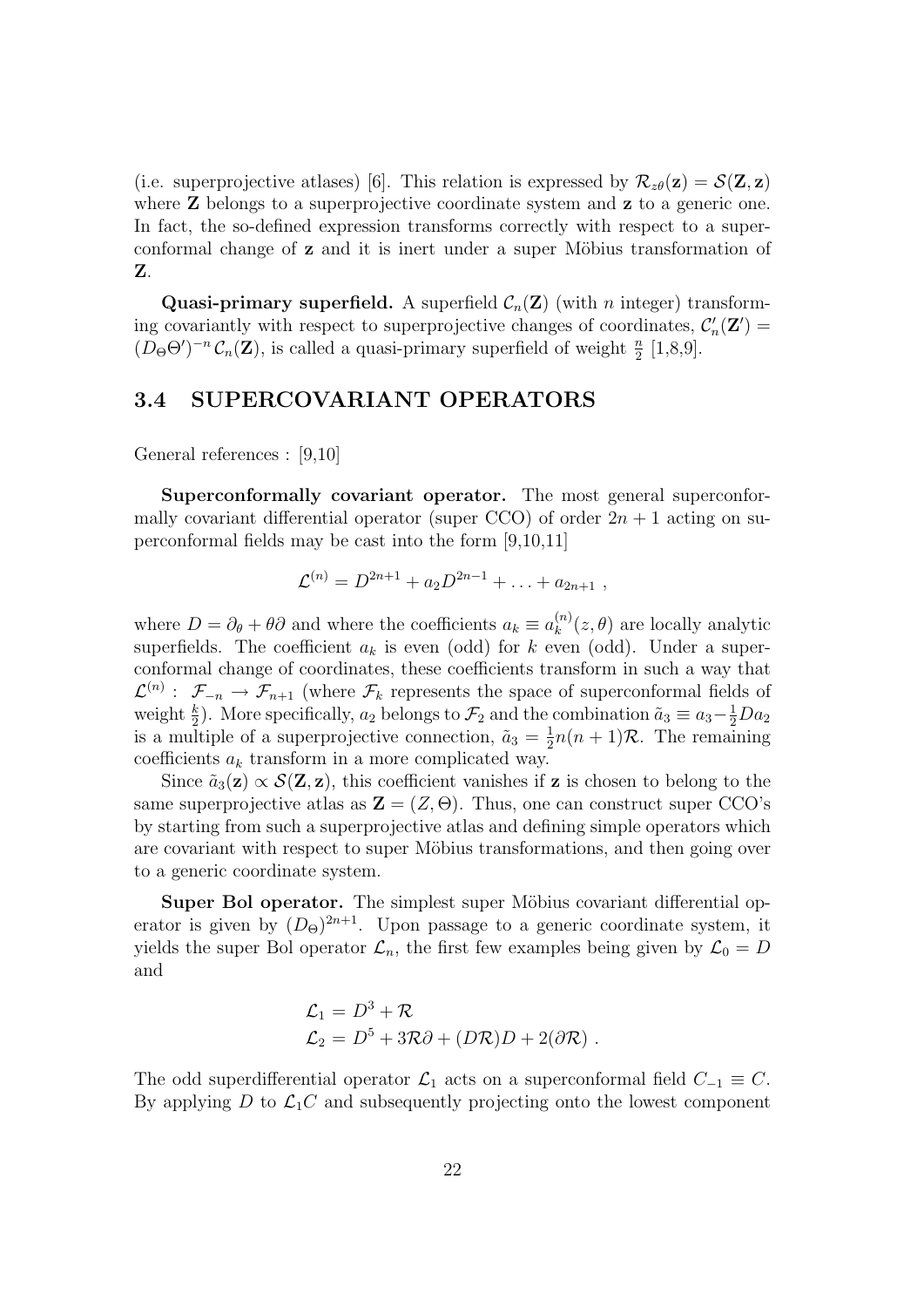of the resulting superfield, one finds

$$
(D\mathcal{L}_1 C)| = [D^4 + (D\mathcal{R}_{z\theta})|] C| - \mathcal{R}_{z\theta} |(DC)|
$$
  
=  $[\partial^2 + \frac{1}{2} R_{zz}]c + \rho_{z\theta} (DC)|$ ,

i.e. the basic Bol operator  $L_2$  plus a fermionic contribution.

Operators parametrized by superconformal fields. Along the same procedure, one can introduce covariant operators  $M_{W_L}^{(n)}$  $W_k^{(n)}$  of order  $2n+1-k$  depending on a superprojective structure and on superconformal fields  $W_k$ , the simplest expressions being given by

$$
M_{W_{2n+1}}^{(n)} = W_{2n+1} , \quad M_{W_{2n}}^{(n)} = W_{2n}D + \frac{1}{2}(DW_{2n})
$$
  

$$
M_{W_{2n-1}}^{(n)} = W_{2n-1}\partial + \frac{1}{2n-1}(DW_{2n-1})D + \frac{n}{2n-1}(\partial W_{2n-1}).
$$

**Classification theorem.** By adding the operators  $M_{W_h}^{(n)}$  $W_k^{(n)}$  (with  $1 \leq k \leq$  $(2n+1)$  to the super Bol operator  $\mathcal{L}_n$ , one obtains again a CCO of order  $2n+1$ :

$$
\mathcal{L} = \mathcal{L}_n + M_{W_1}^{(n)} + \ldots + M_{W_{2n+1}}^{(n)}.
$$

Any operator of order  $2n + 1$  which is superconformally covariant can be cast into this form (with  $W_1 = 0 = W_3$ ) according to the classification theorem for super CCO's: For a superconformally covariant operator of order  $2n+1$ , one can find a reparametrization of the coefficients  $a_k$  in terms of a superprojective connection  $\mathcal{R}$  and  $2n+1$  superconformal fields  $W_1, \ldots, W_{2n+1}$  (which are differential polynomials in the  $a_k$ ).

### 3.5 SUPER W-ALGEBRAS

Matrix representation of super CCO's. The scalar, superconformally covariant differential equation  $0 = \mathcal{L}_1 F_3 \equiv [D^3 + \mathcal{R}] F_3$  can be rewritten as a system of three first-order differential equations:

$$
\begin{bmatrix} 0 \\ 0 \\ 0 \end{bmatrix} = \begin{bmatrix} D & 0 & \mathcal{R} \\ -1 & D & 0 \\ 0 & -1 & D \end{bmatrix} \begin{bmatrix} F_1 \\ F_2 \\ F_3 \end{bmatrix}
$$

The latter equation has the form  $\vec{0} = (D - A_{\theta})\vec{F}$  with a matrix  $A_{\theta}$  which takes its values in the Lie superalgebra  $sl(2|1)$ . One can pair the connection component  $\mathcal{A}_{\theta}$ with components  $\mathcal{A}_{\bar{\theta}}$  and  $\mathcal{A}_z$ ,  $\mathcal{A}_{\bar{z}}$  so as to obtain a superconnection with values in  $sl(2|1)$  (or  $sl(n+1|n)$  in the generic case). By imposing a zero curvature condition on this superconnection, one can construct the  $N = 2$  super  $W_3$  algebra [10].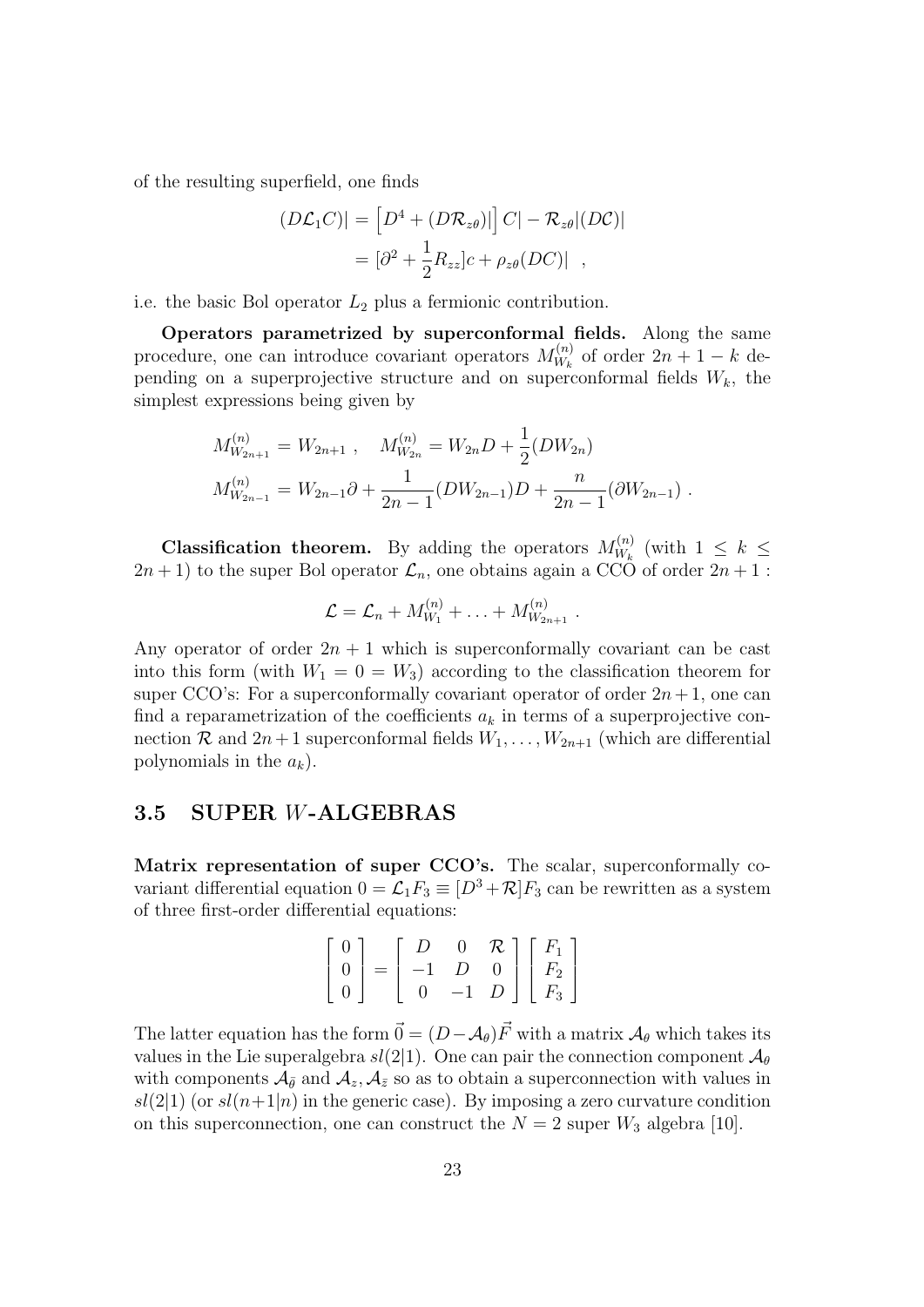As a matter of fact, the graded matrix  $\mathcal{A}_{\theta}$  does not have the standard matrix format which consists of arranging the even and odd matrix elements into blocks: it rather represents an example of a nonstandard matrix format, namely the diagonal format for which there are alternatively even and odd diagonals [12]. Such nonstandard matrix formats naturally occur in various physical applications, e.g. in superconformal field theory, superintegrable models, for super W-algebras and quantum supergroups.

**Super**  $W_n$  algebra. The classical super  $W_n$  algebra represents a non-linear extension of the classical super Virasoro algebra. It is generated by the super stress tensor  $\mathcal T$  and superconformal fields  $W_2, \ldots$  which correspond to the currents for the W symmetries. The super stress tensor  $\mathcal{T} \equiv \frac{1}{2}n(n+1)\mathcal{R}$  (which transforms like a superprojective connection  $\mathcal{R}$ ) and the superconformal fields  $W_k$ parametrize the most general superconformally covariant operator  $\mathcal{L}^{(n)}$  of order  $2n + 1$ . In the simplest case  $(n = 1)$ , one has  $\mathcal{L}^{(1)} = D^3 + a_2^{(1)}D + a_3^{(1)}$  $_{3}^{(1)}$ . The Poisson brackets for the super stress tensor  $\mathcal{T} \equiv \mathcal{R} = a_3^{(1)} - \frac{1}{2}Da_2^{(1)}$  and for the superconformal field  $W_2 = a_2^{(1)} \equiv \mathcal{J}$  then take the form [9,10,13,14]

$$
\begin{aligned}\n\{\mathcal{T}(\mathbf{z}'), \mathcal{T}(\mathbf{z})\} &= \frac{1}{2}\mathcal{L}_2\delta(\mathbf{z} - \mathbf{z}')\\ \{\mathcal{J}(\mathbf{z}'), \mathcal{J}(\mathbf{z})\} &= 2\mathcal{L}_1\delta(\mathbf{z} - \mathbf{z}')\\ \{\mathcal{T}(\mathbf{z}'), \mathcal{J}(\mathbf{z})\} &= -[(\partial \mathcal{J}) + \mathcal{J}\partial - \frac{1}{2}(D\mathcal{J})D]\delta(\mathbf{z} - \mathbf{z}')\n\end{aligned}
$$

where  $\mathcal{L}_1$  and  $\mathcal{L}_2$  denote the super Bol operators. The Poisson brackets of the first line define the super Virasoro algebra while the last relation represents the transformation law of the superconformal field  $\mathcal J$  under a superconformal change of coordinates generated by the stress tensor  $\mathcal T$ .

# **3.6**  $N = \frac{1}{2}$  **THEORY**

In many respects, the so-called  $N=\frac{1}{2}$  $\frac{1}{2}$  or  $(1,0)$  geometry is similar to the  $N=1$ or (1, 1) geometry [15,3]. Both of these theories represent particular cases of the so-called  $(p, q)$  supersymmetry [16].  $(1, 0)$  superspace is locally parametrized by coordinates  $(z, \bar{z}, \theta)$  where  $\theta$  denotes an anticommuting variable. The theory is asymmetric with respect to the operation of complex conjugation and the proper way to look at it, is to consider the Minkowskian set-up where z and  $\bar{z}$  represent real light-cone coordinates  $x_+ = x + ct$ ,  $x_- = x - ct$  and  $\theta$  a real Grassmanian variable. This allows to give a well-defined meaning to superconformal coordinate transformations and it leads to real action functionals for the dynamical fields. In fact, a (1, 0) supersymmetric field theory involves chiral fermions and therefore the action cannot be made real in the Euclidean framework (the problem being very analogous to the one encountered in a four dimensional Euclidean theory containing Majorana fermions).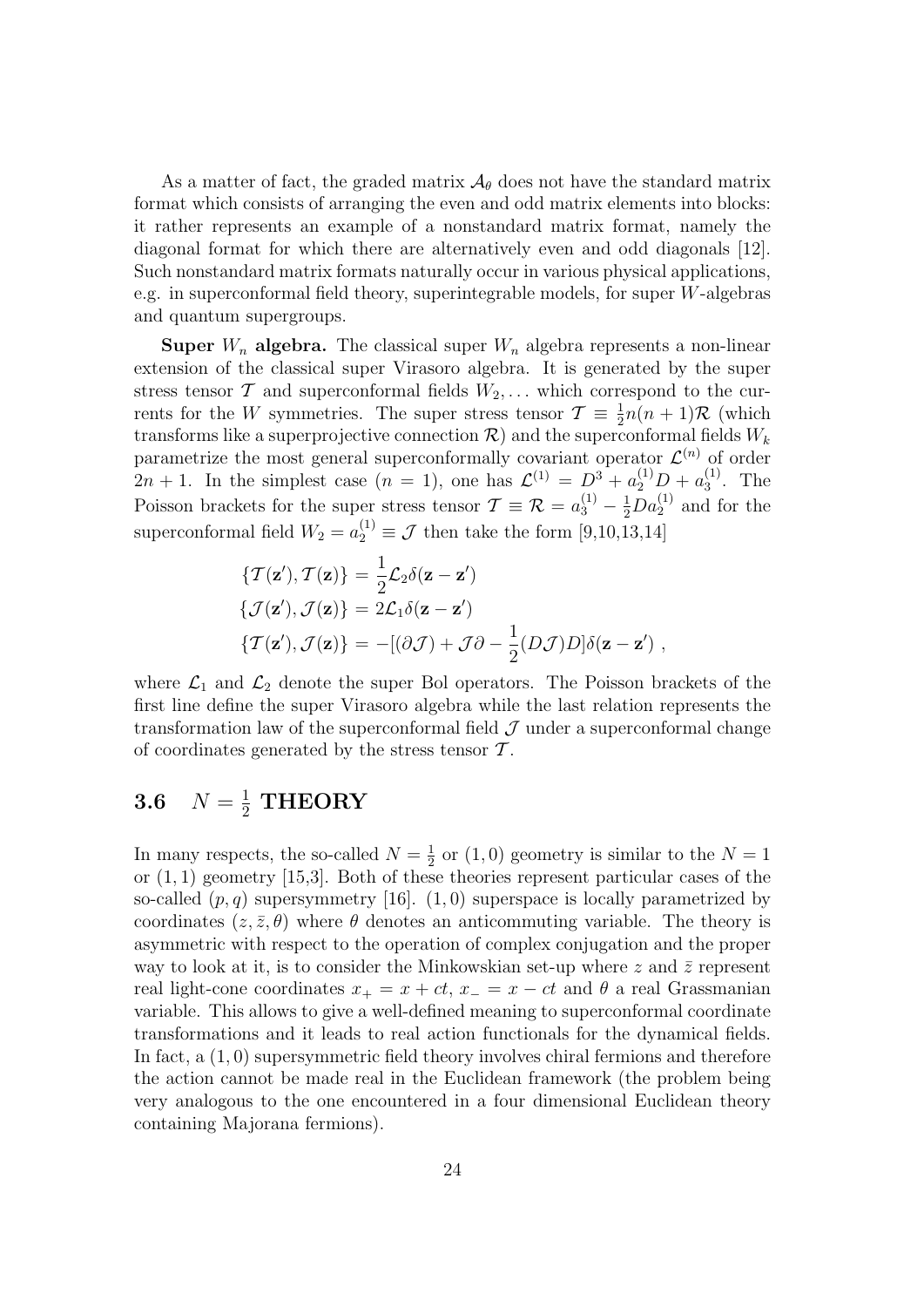**Superconformal transformation.** A change of local coordinates  $(z, \bar{z}, \theta) \rightarrow$  $(z', \bar{z}', \theta')$  is said to be superconformal if it satisfies  $z' = z'(z, \theta), \theta' = \theta'(z, \theta), \bar{z}' = z'$  $\bar{z}'(\bar{z})$  as well as the superconformal condition  $Dz' = \theta'(D\theta')$  (where  $D \equiv \partial_{\theta} + \theta \partial$ ) [3]. Under such a coordinate transformation, the canonical super tangent space vectors D and  $\partial_{\bar{z}}$  change according to  $D = (D\theta')D'$  and  $\partial_{\bar{z}} = (\partial_{\bar{z}}\bar{z}')\partial_{\bar{z}'}$ .

Super Beltrami differentials. The  $(1,0)$  superconformal structures are parametrized by two odd and one even Beltrami superfields,  $H_{\theta}^{\bar{z}}, H_{\theta}^{\bar{z}}$  and  $H_{\bar{z}}^{\bar{z}}$ and the geometry can be constrained by the condition  $H_{\theta}^{\ z} = 0$  [15,3]. The basic superfields have the form

$$
H_{\bar{z}}^{z} = \mu_{\bar{z}}^{z} + \theta [\mathrm{i} \alpha_{\bar{z}}^{\theta}]
$$

$$
H_{\theta}^{z} = \rho_{\theta}^{\bar{z}} + \theta \mu_{z}^{\bar{z}}
$$

and contain the Beltrami coefficients  $\mu_{\bar{z}}^z$ ,  $\mu_z^{\bar{z}}$  and their fermionic partner, the chiral Beltramino  $\alpha_{\bar{z}}{}^{\theta}$ . In the Wess-Zumino supergauge, these are the only variables to survive. As in the  $(1, 1)$  supersymmetric theory, the property of holomorphic factorization can be realized in a manifest way [3].

## 3.7  $N = 2$  THEORY

 $A \, N = 2$  super Riemann surface is locally parametrized by an even complex coordinate z and two independent odd complex coordinates  $\theta$  and  $\theta$  [17,18]. (The complex conjugate variables are then denoted by  $z^*$ ,  $\theta^*$  and  $\bar{\theta}^*$ .) There is a new feature in  $N = 2$  superspace geometry which makes this theory considerably richer and more complicated than the  $N = 1$  theory: the "square root" of the translation generator  $\partial$  is not given by a single odd operator as in  $N = 1$ supersymmetry (where  $D^2 = \partial$ ), but it involves two odd operators,

$$
D = \frac{\partial}{\partial \theta} + \frac{1}{2} \bar{\theta} \partial , \quad \bar{D} = \frac{\partial}{\partial \bar{\theta}} + \frac{1}{2} \theta \partial ,
$$

satisfying  $\{D, \bar{D}\} = \partial$  (and  $D^2 = 0 = \bar{D}^2$ ). Therefore, one has to deal with partial differential equations (involving  $D$  and  $\overline{D}$ ) rather than ordinary differential equations (only involving D). Another aspect of the algebra  $\{D, D\} = \partial$  consists of the fact that it introduces a  $U(1)$  symmetry into the theory: after projection from the super Riemann surface to the underlying ordinary Riemann surface, one thereby recovers  $U(1)$ -transformations in addition to the familiar conformal transformations. Yet, the usual geometric structures existing on ordinary Riemann surfaces or on  $N = 1$  super Riemann surfaces can be generalized to the  $N = 2$  case, e.g. Beltrami differentials [18,19], conformal fields [17,18], affine and projective connections [20] and conformally covariant operators [20]. For a particular class of  $N = 2$  superconformally covariant operators, the so-called 'sandwich operators' (relating the chiral and anti-chiral subspaces of superconformal fields),